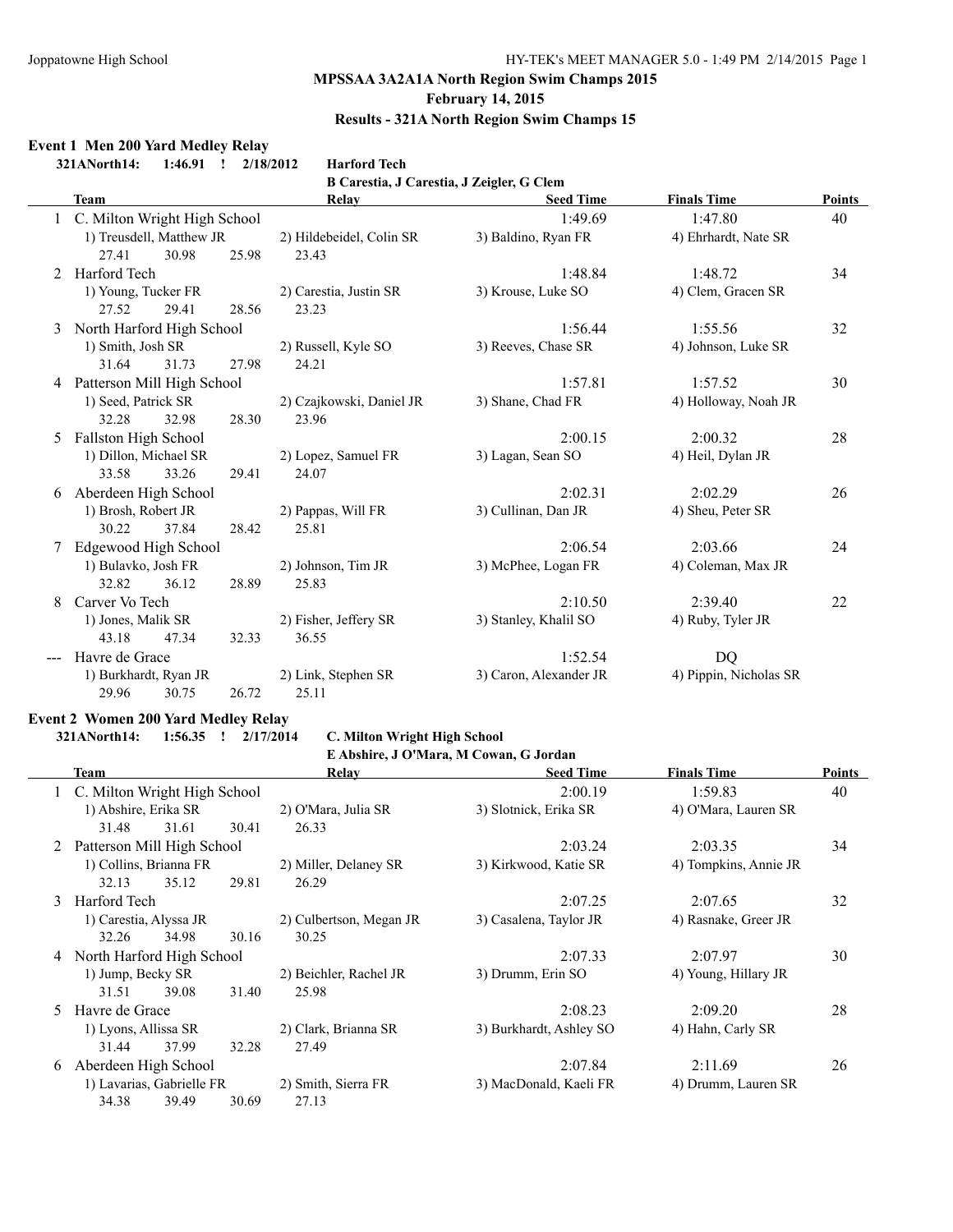#### **February 14, 2015**

#### **Results - 321A North Region Swim Champs 15**

#### **(Event 2 Women 200 Yard Medley Relay)**

|   | <b>Team</b>               | Relay                     | <b>Seed Time</b>      | <b>Finals Time</b>   | <b>Points</b> |
|---|---------------------------|---------------------------|-----------------------|----------------------|---------------|
|   | Fallston High School      |                           | 2:12.28               | 2:14.74              | 24            |
|   | 1) Rossman, Emma FR       | 2) Massetti, Elizabeth SO | 3) D'Anna, Rachel SO  | 4) Rose, Julia SR    |               |
|   | 35.36<br>38.59            | 27.90<br>32.89            |                       |                      |               |
| 8 | Baltimore City College HS |                           | 2:13.11               | 2:20.80              | 22            |
|   | 1) Brown, Ana FR          | 2) Warmath, Ellison FR    | 3) Shafer, Anna FR    | 4) Shafer, Simone FR |               |
|   | 41.23<br>39.60            | 28.91<br>31.06            |                       |                      |               |
| 9 | Edgewood High School      |                           | 2:23.10               | 2:22.56              | 18            |
|   | 1) Perdomo, Lexi JR       | 2) Quinn, Abigail SO      | 3) Miller, Madelyn JR | 4) Choi, Ji-Won FR   |               |
|   | 41.68<br>38.07            | 32.44<br>30.37            |                       |                      |               |

#### **Event 3 Men 200 Yard Freestyle**

|    | 321ANorth14:<br>1:53.52     | 2/17/2014<br>$\mathbf{I}$ | <b>Colin Hildebeidel</b>              | <b>Mustangs</b>  |                    |               |
|----|-----------------------------|---------------------------|---------------------------------------|------------------|--------------------|---------------|
|    | Name                        |                           | Yr School                             | <b>Seed Time</b> | <b>Finals Time</b> | <b>Points</b> |
|    | 1 Hildebeidel, Colin        |                           | SR C. Milton Wright High School       | 1:52.48          | 1:52.68!           | 20            |
|    | 26.46<br>28.50              | 29.42                     | 28.30                                 |                  |                    |               |
|    | 2 Chang, Bernie             |                           | SR C. Milton Wright High School       | 1:58.72          | 1:58.48            | 17            |
|    | 27.17<br>29.24              | 30.14                     | 31.93                                 |                  |                    |               |
|    | 3 Holloway, Luke            |                           | SO Patterson Mill High School         | 2:00.54          | 1:59.73            | 16            |
|    | 27.21<br>30.01              | 31.06                     | 31.45                                 |                  |                    |               |
|    | 4 Link, Stephen             |                           | SR Havre de Grace                     | 2:07.85          | 2:07.78            | 15            |
|    | 27.80<br>31.89              | 33.42                     | 34.67                                 |                  |                    |               |
| 5  | Kocsan, Austin              |                           | SR Joppatowne High School             | 2:13.13          | 2:16.29            | 14            |
|    | 28.50<br>33.51              | 36.54                     | 37.74                                 |                  |                    |               |
| 6  | Sheu, Peter                 |                           | SR Aberdeen High School               | 2:11.39          | 2:17.52            | 13            |
|    | 30.01<br>34.59              | 36.23                     | 36.69                                 |                  |                    |               |
|    | 7 O'Leary, Patrick<br>30.65 |                           | SR North Harford High School          | 2:17.70          | 2:18.12            | 12            |
|    | 34.93<br>Badders, Grant     | 36.77                     | 35.77<br>FR North Harford High School | 2:18.62          | 2:19.90            | 11            |
| 8  | 29.84<br>35.10              | 37.97                     | 36.99                                 |                  |                    |               |
| 9. | Lingelbach, Kevin           |                           | FR Patterson Mill High School         | 2:13.13          | 2:21.30            | 9             |
|    | 32.73<br>35.92              | 37.22                     | 35.43                                 |                  |                    |               |
| 10 | Schappell, Justin           |                           | SR Harford Tech                       | 2:29.41          | 2:24.94            | 7             |
|    | 31.02<br>36.25              | 40.09                     | 37.58                                 |                  |                    |               |
| 11 | Sofia, Brandon              |                           | SR Havre de Grace                     | 2:27.93          | 2:25.65            | 6             |
|    | 31.18<br>36.48              | 39.66                     | 38.33                                 |                  |                    |               |
| 12 | McPhee, Konnor              |                           | JR Edgewood High School               | 2:38.25          | 2:31.90            | 5             |
|    | 31.35<br>37.77              | 1:22.78                   |                                       |                  |                    |               |
|    | 13 Mateo, Alex              |                           | SR Edgewood High School               | 2:27.55          | 2:34.87            | 4             |
|    | 32.81<br>37.04              | 41.59                     | 43.43                                 |                  |                    |               |
|    | 14 Zebron, Jacob            |                           | FR Fallston High School               | 2:36.49          | 2:39.09            | 3             |
|    | 39.84<br>33.74              | 42.80                     | 42.71                                 |                  |                    |               |
|    | 15 Ulbig, Nate              |                           | JR Harford Tech                       | 2:49.96          | 2:42.76            | 2             |
|    | 35.38<br>42.03              | 43.42                     | 41.93                                 |                  |                    |               |
| 16 | Opdyke, Justin              |                           | SR Fallston High School               | 2:46.58          | 2:42.86            | 1             |
|    | 37.77<br>41.64              | 43.75                     | 39.70                                 |                  |                    |               |
| 17 | Rodriguez, Kevin            |                           | SO Aberdeen High School               | 2:49.19          | 2:54.10            |               |
|    | 36.38<br>44.13              | 1:33.59                   |                                       |                  |                    |               |
|    | 18 Cooper-Flight, Kahmal    |                           | Douglass High School                  | 4:10.87          | 3:53.12            |               |
|    | 45.06<br>58.75              | 1:05.22                   | 1:04.09                               |                  |                    |               |
|    | 19 Young, Barry             |                           | SO Carver Vo Tech                     | 3:26.40          | 3:55.60            |               |
|    | 50.85<br>59.67              | 1:01.19                   | 1:03.89                               |                  |                    |               |
| 20 | Miller, Donte               |                           | Douglass High School                  | 3:15.68          | 4:45.08            |               |
|    | 40.04<br>1:10.58            | 1:36.39                   | 1:18.07                               |                  |                    |               |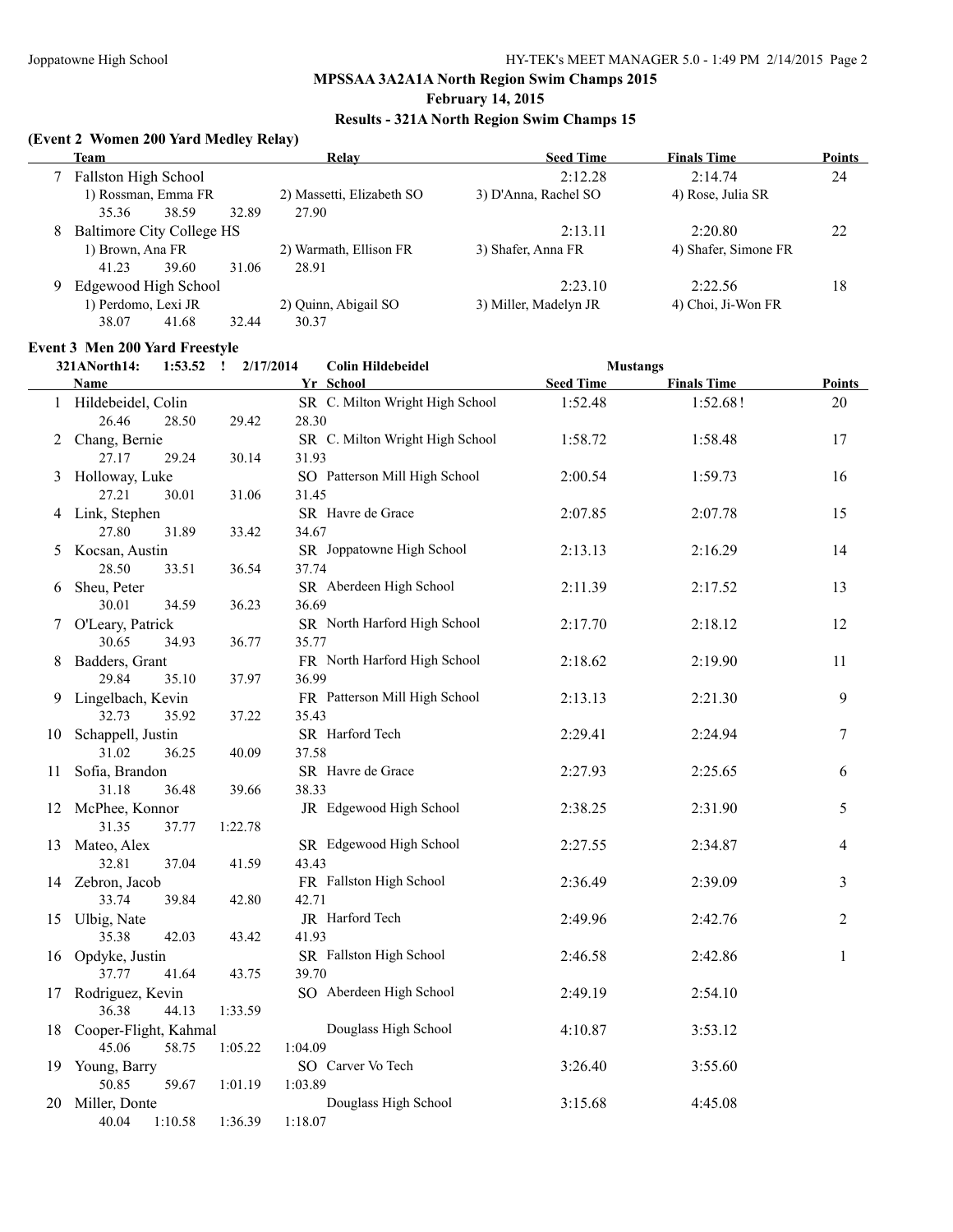#### **February 14, 2015**

#### **Results - 321A North Region Swim Champs 15**

# **(Event 3 Men 200 Yard Freestyle)**

|    | Name                                    |       |                     | Yr School                              | <b>Seed Time</b> | <b>Finals Time</b> | <b>Points</b>  |
|----|-----------------------------------------|-------|---------------------|----------------------------------------|------------------|--------------------|----------------|
|    | Schmidt, Ryan                           |       |                     | SR Joppatowne High School              | 2:20.18          | <b>DFS</b>         |                |
|    | <b>Event 4 Women 200 Yard Freestyle</b> |       |                     |                                        |                  |                    |                |
|    | 321ANorth14:                            |       | 1:58.08 ! 2/17/2014 | <b>Megan Cowan</b>                     | <b>Mustangs</b>  |                    |                |
|    | Name                                    |       |                     | Yr School                              | <b>Seed Time</b> | <b>Finals Time</b> | <b>Points</b>  |
|    | 1 Hoyt, Emily                           |       |                     | JR Fallston High School                | 2:13.87          | 2:13.12            | 20             |
|    | 30.37                                   | 33.58 | 34.92               | 34.25                                  |                  |                    |                |
| 2  | Jump, Becky                             |       |                     | SR North Harford High School           | 2:15.53          | 2:13.24            | 17             |
|    | 29.82                                   | 32.79 | 35.09               | 35.54                                  |                  |                    |                |
| 3  | Culbertson, Megan                       |       |                     | JR Harford Tech                        | 2:16.16          | 2:15.97            | 16             |
|    | 31.73                                   | 34.73 | 35.72               | 33.79                                  |                  |                    |                |
| 4  | Slotnick, Erika                         |       |                     | SR C. Milton Wright High School        | 2:14.54          | 2:16.86            | 15             |
|    | 30.10                                   | 33.87 | 36.24               | 36.65                                  |                  |                    |                |
| 5  | Carter, Jill                            |       |                     | SR C. Milton Wright High School        | 2:14.46          | 2:17.21            | 14             |
|    | 30.56                                   | 34.76 | 36.41               | 35.48                                  |                  |                    |                |
|    | 6 Clark, Brianna                        |       |                     | SR Havre de Grace                      | 2:22.29          | 2:19.06            | 13             |
|    | 31.84                                   | 34.96 | 36.10               | 36.16                                  |                  |                    |                |
| 7  | Baltimore, Grace                        |       |                     | SO Patterson Mill High School<br>36.00 | 2:17.97          | 2:19.82            | 12             |
|    | 31.31                                   | 35.41 | 37.10               | FR Joppatowne High School              |                  |                    |                |
| 8  | Sands, Tricia<br>32.56                  | 34.39 | 36.98               | 39.93                                  | 2:25.57          | 2:23.86            | 11             |
| 9  | McClelland, Erin                        |       |                     | SO Fallston High School                | 2:47.32          | 2:27.85            | 9              |
|    | 31.88                                   | 36.44 | 39.37               | 40.16                                  |                  |                    |                |
|    | 10 Dunnigan, Erin                       |       |                     | SR Patterson Mill High School          | 2:27.44          | 2:28.04            | 7              |
|    | 33.01                                   | 36.62 | 38.44               | 39.97                                  |                  |                    |                |
| 11 | Friedel, Perri                          |       |                     | JR North Harford High School           | 2:25.67          | 2:36.15            | 6              |
|    | 34.84                                   | 38.46 | 41.18               | 41.67                                  |                  |                    |                |
|    | 12 Frick, Sarah                         |       |                     | JR Havre de Grace                      | 2:50.65          | 2:39.10            | 5              |
|    | 35.45                                   | 41.19 | 42.61               | 39.85                                  |                  |                    |                |
| 13 | Steiger, Phoebe                         |       |                     | SR Harford Tech                        | 2:40.07          | 2:39.84            | 4              |
|    | 35.27                                   | 40.67 | 42.56               | 41.34                                  |                  |                    |                |
|    | 14 Arbutus, Julia                       |       |                     | JR Aberdeen High School                | 2:35.08          | 2:39.87            | 3              |
|    | 36.71                                   | 39.76 | 42.10               | 41.30                                  |                  |                    |                |
| 15 | Moulsdale, Shayne                       |       |                     | SO Edgewood High School                | 2:45.40          | 2:43.38            | $\overline{2}$ |
|    | 35.09                                   | 40.24 | 43.90               | 44.15                                  |                  |                    |                |
| 16 | Storm, Courtlynn                        |       |                     | FR Edgewood High School                | 2:54.30          | 2:54.68            | $\mathbf{1}$   |
|    | 36.59                                   | 43.11 | 46.78               | 48.20                                  |                  |                    |                |

#### **Event 5 Men 200 Yard IM**

|               | vent 5 Men 200 Yard IM |         |           |                                 |                  |                    |        |
|---------------|------------------------|---------|-----------|---------------------------------|------------------|--------------------|--------|
|               | 321ANorth14:           | 2:02.92 | 2/18/2012 | <b>Brandon Carestia</b>         |                  |                    |        |
|               | <b>Name</b>            |         |           | Yr School                       | <b>Seed Time</b> | <b>Finals Time</b> | Points |
|               | 1 Carestia, Justin     |         |           | SR Harford Tech                 | 2:06.07          | 2:05.16            | 20     |
|               | 26.67                  | 32.03   | 36.22     | 30.24                           |                  |                    |        |
| 2             | Baldino, Ryan          |         |           | FR C. Milton Wright High School | 2:07.77          | 2:08.19            | 17     |
|               | 27.45                  | 32.70   | 38.17     | 29.87                           |                  |                    |        |
| 3.            | Treusdell, Matthew     |         |           | JR C. Milton Wright High School | 2:11.51          | 2:09.88            | 16     |
|               | 28.74                  | 31.97   | 37.89     | 31.28                           |                  |                    |        |
| 4             | Lopez, Samuel          |         |           | FR Fallston High School         | 2:17.66          | 2:17.72            | 15     |
|               | 30.40                  | 33.29   | 41.31     | 32.72                           |                  |                    |        |
| $\mathcal{D}$ | Brosh, Robert          |         |           | JR Aberdeen High School         | 2:22.56          | 2:20.31            | 14     |
|               | 30.61                  | 35.32   | 41.72     | 32.66                           |                  |                    |        |
| 6             | Bringardner, Robert    |         |           | SR Havre de Grace               | 2:22.15          | 2:28.54            | 13     |
|               | 31.68                  | 38.09   | 43.15     | 35.62                           |                  |                    |        |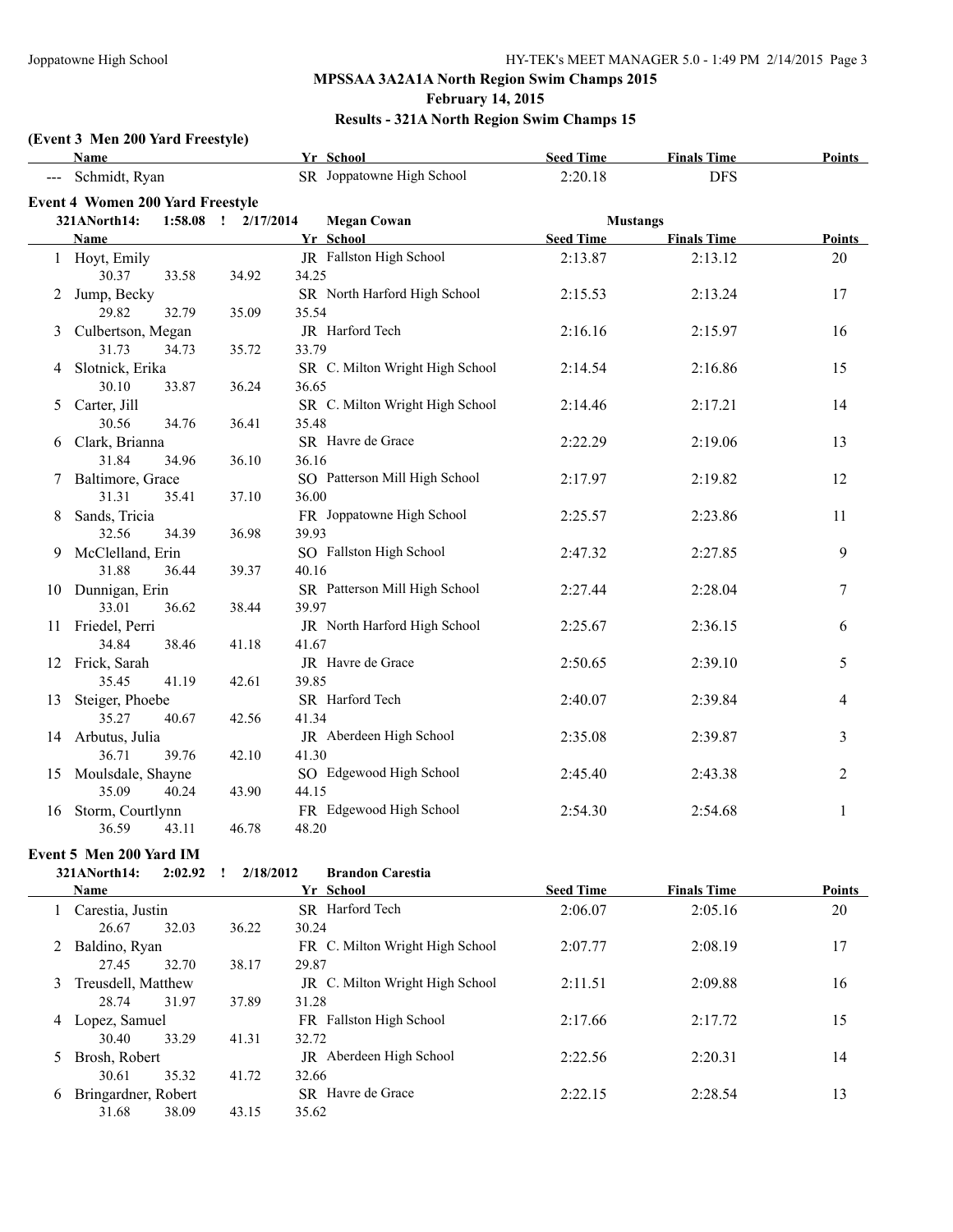#### **February 14, 2015**

#### **Results - 321A North Region Swim Champs 15**

#### **(Event 5 Men 200 Yard IM)**

|    | Name              |                   |       | Yr School                            | <b>Seed Time</b> | <b>Finals Time</b> | Points         |
|----|-------------------|-------------------|-------|--------------------------------------|------------------|--------------------|----------------|
|    | 7 Wilson, Zachary |                   |       | JR Havre de Grace                    | 2:31.51          | 2:30.81            | 12             |
|    | 31.90             | 39.81             | 43.27 | 35.83                                |                  |                    |                |
| 8  | Ikemoto, Ken      |                   |       | <b>JR</b> Patterson Mill High School | 2:31.79          | 2:31.91            | 11             |
|    | 31.84             | 39.60             | 45.11 | 35.36                                |                  |                    |                |
| 9  | McPhee, Logan     |                   |       | FR Edgewood High School              | 2:31.16          | 2:32.32            | 9              |
|    | 29.79             | 40.18             | 48.27 | 34.08                                |                  |                    |                |
| 10 | Seed, Patrick     |                   |       | SR Patterson Mill High School        | 2:39.00          | 2:40.08            | 7              |
|    | 33.12             | 37.73             | 50.69 | 38.54                                |                  |                    |                |
| 11 | Cullinan, Dan     |                   |       | JR Aberdeen High School              | 2:39.21          | 2:40.81            | 6              |
|    | 30.57             | 44.19             | 47.28 | 38.77                                |                  |                    |                |
| 12 | Fransham, Nick    |                   |       | SR North Harford High School         | 2:34.23          | 2:43.56            | 5              |
|    | 34.83             | 39.85             | 45.72 | 43.16                                |                  |                    |                |
| 13 | Quinn, Eric       |                   |       | <b>JR</b> Edgewood High School       | 2:50.87          | 2:46.60            | $\overline{4}$ |
|    | 36.95             | 44.04             | 46.05 | 39.56                                |                  |                    |                |
| 14 | Ruby, Tyler       |                   |       | JR Carver Vo Tech                    | 2:27.32          | 2:47.91            | 3              |
|    | 33.37             | 41.91             | 50.96 | 41.67                                |                  |                    |                |
| 15 |                   | Sumilang, Zachary |       | JR Fallston High School              | 2:43.39          | 2:52.72            | 2              |
|    | 37.18             | 42.53             | 53.48 | 39.53                                |                  |                    |                |
|    |                   | Clark, Duncan     |       | JR North Harford High School         | 2:50.51          | DQ                 |                |
|    | 35.44             | 44.35             | 49.94 | 40.39                                |                  |                    |                |

#### **Event 6 Women 200 Yard IM**

|    | 2:17.88<br>321ANorth14:            | 2/17/2014<br>$\mathbf{I}$ | <b>Lauren O'Mara</b>                  | <b>Mustangs</b>  |                    |                |
|----|------------------------------------|---------------------------|---------------------------------------|------------------|--------------------|----------------|
|    | Name                               |                           | Yr School                             | <b>Seed Time</b> | <b>Finals Time</b> | <b>Points</b>  |
|    | 1 Young, Hillary<br>28.49<br>34.35 | 41.17                     | JR North Harford High School<br>32.95 | 2:16.50          | 2:16.96!           | 20             |
|    | Drumm, Lauren                      |                           | SR Aberdeen High School               | 2:20.39          | 2:18.62            | 17             |
|    | 30.14<br>35.06                     | 40.83                     | 32.59                                 |                  |                    |                |
| 3  | Abshire, Erika                     |                           | SR C. Milton Wright High School       | 2:31.76          | 2:32.71            | 16             |
|    | 31.66<br>37.74                     | 48.47                     | 34.84                                 |                  |                    |                |
| 4  | Carestia, Alyssa                   |                           | JR Harford Tech                       | 2:32.36          | 2:32.86            | 15             |
|    | 32.41<br>37.92                     | 46.82                     | 35.71                                 |                  |                    |                |
| 5  | Collins, Brianna                   |                           | FR Patterson Mill High School         | 2:36.89          | 2:36.99            | 14             |
|    | 32.44<br>38.57                     | 49.30                     | 36.68                                 |                  |                    |                |
| 6  | Cowan, Sarah                       |                           | SO C. Milton Wright High School       | 2:41.48          | 2:39.66            | 13             |
|    | 33.59<br>42.31                     | 46.07                     | 37.69                                 |                  |                    |                |
|    | Shafer, Anna                       |                           | FR Baltimore City College HS          | 2:44.54          | 2:42.15            | 12             |
|    | 34.14<br>38.78                     | 51.78                     | 37.45                                 |                  |                    |                |
| 8  | Burkhardt, Ashley                  |                           | SO Havre de Grace                     | 2:39.88          | 2:43.14            | 11             |
|    | 33.99<br>42.27                     | 49.32                     | 37.56                                 |                  |                    |                |
| 9  | D'Anna, Rachel                     |                           | SO Fallston High School               | 2:42.13          | 2:45.19            | 9              |
|    | 33.24<br>42.95                     | 51.81                     | 37.19                                 |                  |                    |                |
| 10 | Snyder, Lily                       |                           | FR Patterson Mill High School         | 2:45.20          | 2:46.98            | 7              |
|    | 32.35<br>41.44                     | 50.84                     | 42.35                                 |                  |                    |                |
| 11 | Rossman, Emma                      |                           | FR Fallston High School               | 2:46.97          | 2:51.54            | 6              |
|    | 38.25<br>43.01                     | 51.94                     | 38.34                                 |                  |                    |                |
| 12 | Bogner, Jody                       |                           | SO Harford Tech                       | 3:00.20          | 2:57.80            | 5              |
|    | 38.12<br>43.58                     | 55.64                     | 40.46                                 |                  |                    |                |
| 13 | Quinn, Abigail                     |                           | SO Edgewood High School               | 3:02.02          | 3:04.82            | $\overline{4}$ |
|    | 43.56<br>49.12                     | 51.66                     | 40.48                                 |                  |                    |                |
| 14 | Fonti, Hannah                      |                           | SO Edgewood High School               | 3:06.79          | 3:08.50            | 3              |
|    | 41.52<br>46.03                     | 56.57                     | 44.38                                 |                  |                    |                |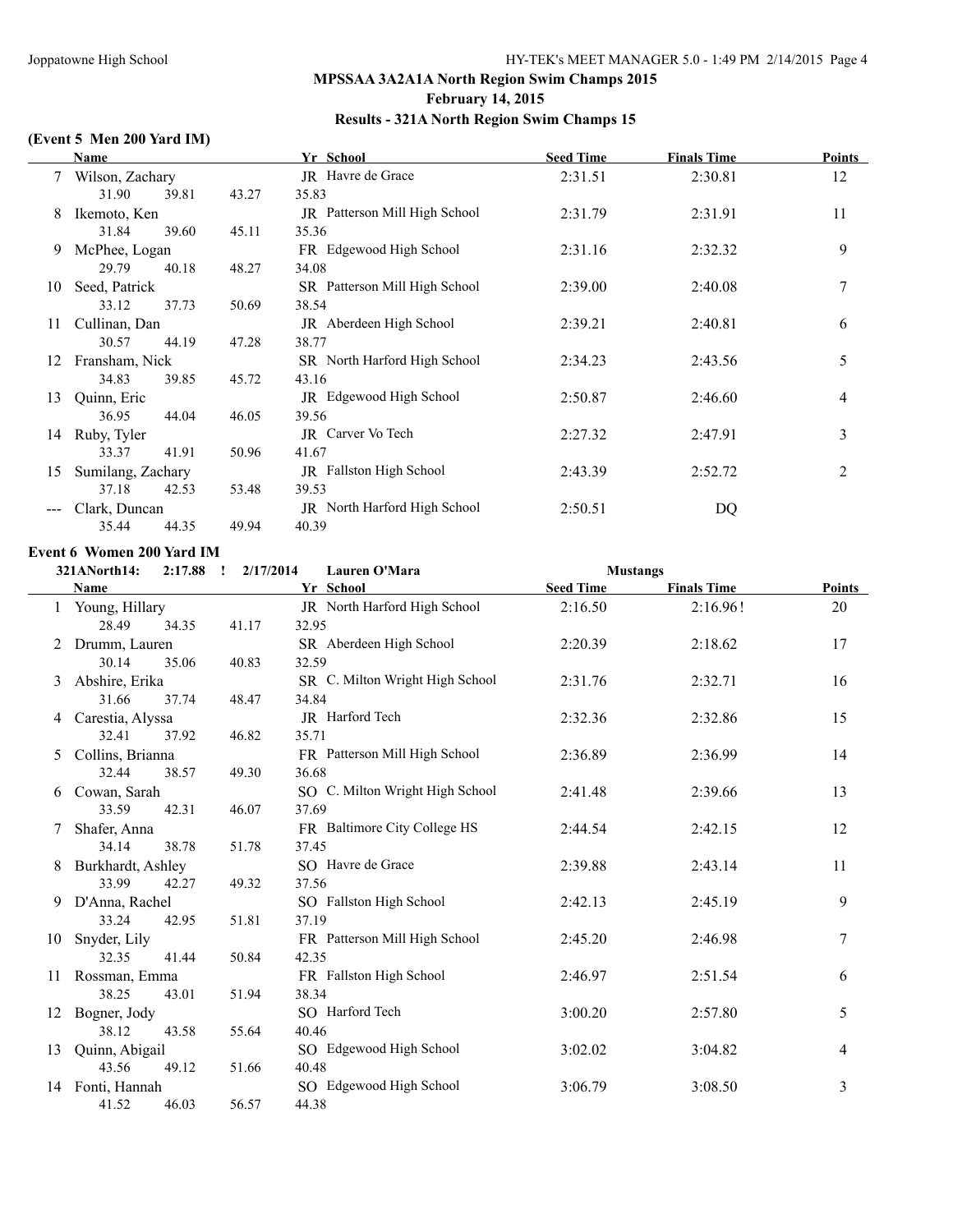#### **February 14, 2015**

#### **Results - 321A North Region Swim Champs 15**

#### **(Event 6 Women 200 Yard IM)**

|                   | <b>Name</b>     |       |       | Yr School                    | <b>Seed Time</b> | <b>Finals Time</b> | Points |
|-------------------|-----------------|-------|-------|------------------------------|------------------|--------------------|--------|
| 15                | West, Stephanie |       |       | JR Joppatowne High School    | 3:12.13          | 3:14.97            |        |
|                   | 41.76           | 54.46 | 52.20 | 46.55                        |                  |                    |        |
| --- Fannin, Sarah |                 |       |       | SR North Harford High School | 2:47.22          | DO                 |        |
|                   | 33.85           | 42.03 | 49.37 | 37.31                        |                  |                    |        |

### **Event 7 Men 50 Yard Freestyle**

|    | руснет висн со тага гтесяте<br>321ANorth14:<br>23.12<br>$\mathbf{I}$ | 2/16/2013 | <b>Patrick Ward</b>           | <b>PPM</b>       |                    |               |
|----|----------------------------------------------------------------------|-----------|-------------------------------|------------------|--------------------|---------------|
|    | <b>Name</b>                                                          |           | Yr School                     | <b>Seed Time</b> | <b>Finals Time</b> | <b>Points</b> |
|    | Marx, Dale I                                                         | SR        | Joppatowne High School        | 23.04            | 22.99!             | 20            |
| 2  | Clem, Gracen                                                         |           | SR Harford Tech               | 23.83            | 24.14              | 17            |
| 3  | Ehrhardt, Nate                                                       | SR        | C. Milton Wright High School  | 24.32            | 24.22              | 16            |
| 4  | Johnson, Luke                                                        |           | SR North Harford High School  | 24.93            | 24.51              | 15            |
| 5  | Heil, Dylan                                                          | JR        | Fallston High School          | 24.46            | 24.52              | 14            |
| 6  | Holloway, Noah                                                       | JR        | Patterson Mill High School    | 24.81            | 24.75              | 13            |
|    | Mahoney, Brendan                                                     |           | SR Patterson Mill High School | 24.55            | 24.86              | 12            |
| 8  | Warren, Navon                                                        |           | Douglass High School          | 24.72            | 25.19              | 11            |
| 9  | Kocsan, Austin                                                       |           | SR Joppatowne High School     | 24.64            | 25.23              | 9             |
| 10 | Natoli, James                                                        | SR        | C. Milton Wright High School  | 25.28            | 25.24              | 7             |
| 11 | Pippin, Nicholas                                                     | SR        | Havre de Grace                | 25.11            | 25.33              | 6             |
| 12 | Coleman, Max                                                         | JR        | Edgewood High School          | 28.04            | 25.88              | 5             |
| 13 | Ruff, Henry                                                          | SR        | Harford Tech                  | 25.48            | 25.99              | 4             |
| 14 | Ruby, Tyler                                                          | JR        | Carver Vo Tech                | 25.11            | 26.64              | 3             |
| 15 | Saldana, Gayson                                                      | JR.       | North Harford High School     | 27.39            | 26.85              | 2             |
| 16 | Pappas, Will                                                         | FR.       | Aberdeen High School          | 29.07            | 28.23              | 1             |
| 17 | Bowlin, Ethan                                                        | SO        | Edgewood High School          | 28.54            | 28.36              |               |
| 18 | Patrick, Matthew                                                     | JR        | Aberdeen High School          | 28.67            | 28.91              |               |
| 19 | Stanley, Khalil                                                      | SO        | Carver Vo Tech                | 26.10            | 30.44              |               |
| 20 | Butz, Daniel                                                         | FR        | Havre de Grace                | 31.58            | 30.70              |               |
| 21 | Casper-Woodhead, Jack                                                | JR.       | Fallston High School          | 30.68            | 30.72              |               |
| 22 | Walker, Lamont                                                       |           | Douglass High School          | 34.78            | 33.48              |               |

#### **Event 8 Women 50 Yard Freestyle**

**321ANorth14: 25.96 ! 2/18/2012 Gabby Jordan**

|    | Name                   |     | Yr School                       | <b>Seed Time</b> | <b>Finals Time</b> | <b>Points</b> |
|----|------------------------|-----|---------------------------------|------------------|--------------------|---------------|
|    | O'Mara, Julia          |     | SR C. Milton Wright High School | 26.40            | 26.28              | 20            |
|    | Tompkins, Annie        |     | JR Patterson Mill High School   | 26.60            | 26.66              | 17            |
| 3  | Rose, Julia            | SR  | Fallston High School            | 26.81            | 27.22              | 16            |
| 4  | Hahn, Carly            | SR  | Havre de Grace                  | 27.74            | 27.86              | 15            |
| 5  | Beichler, Rachel       | JR  | North Harford High School       | 28.83            | 28.40              | 14            |
| 6  | Pagan-davila, Keynilie | JR  | Havre de Grace                  | 28.96            | 28.49              | 13            |
|    | Marx, Julyann          | FR  | Joppatowne High School          | 28.96            | 28.63              | 12            |
| 8  | Miller, Delaney        | SR  | Patterson Mill High School      | 28.79            | 29.62              | 11            |
| 9  | Smith, Sierra          | FR  | Aberdeen High School            | 29.38            | 29.81              | 9             |
| 10 | Scheir, Eileen         | FR. | <b>Fallston High School</b>     | 30.00            | 29.89              |               |
| 11 | Hanson, Laila          |     | FR C. Milton Wright High School | 29.98            | 30.17              | 6             |
| 12 | Choi, Ji-Won           | FR. | Edgewood High School            | 31.36            | 31.28              |               |
| 13 | Dean, Tamiya           | SO. | Edgewood High School            | 31.29            | 31.39              | 4             |
| 14 | Blische, Haley         | FR. | North Harford High School       | 31.58            | 31.87              | 3             |
| 15 | Moss, Cassidy          | SR  | Joppatowne High School          | 33.87            | 34.47              | 2             |
| 16 | Maly-Cordell, Sophia   | FR  | Harford Tech                    | 37.58            | 38.42              |               |
| 17 | Bruns, Halie           | JR  | Aberdeen High School            | 40.54            | 40.19              |               |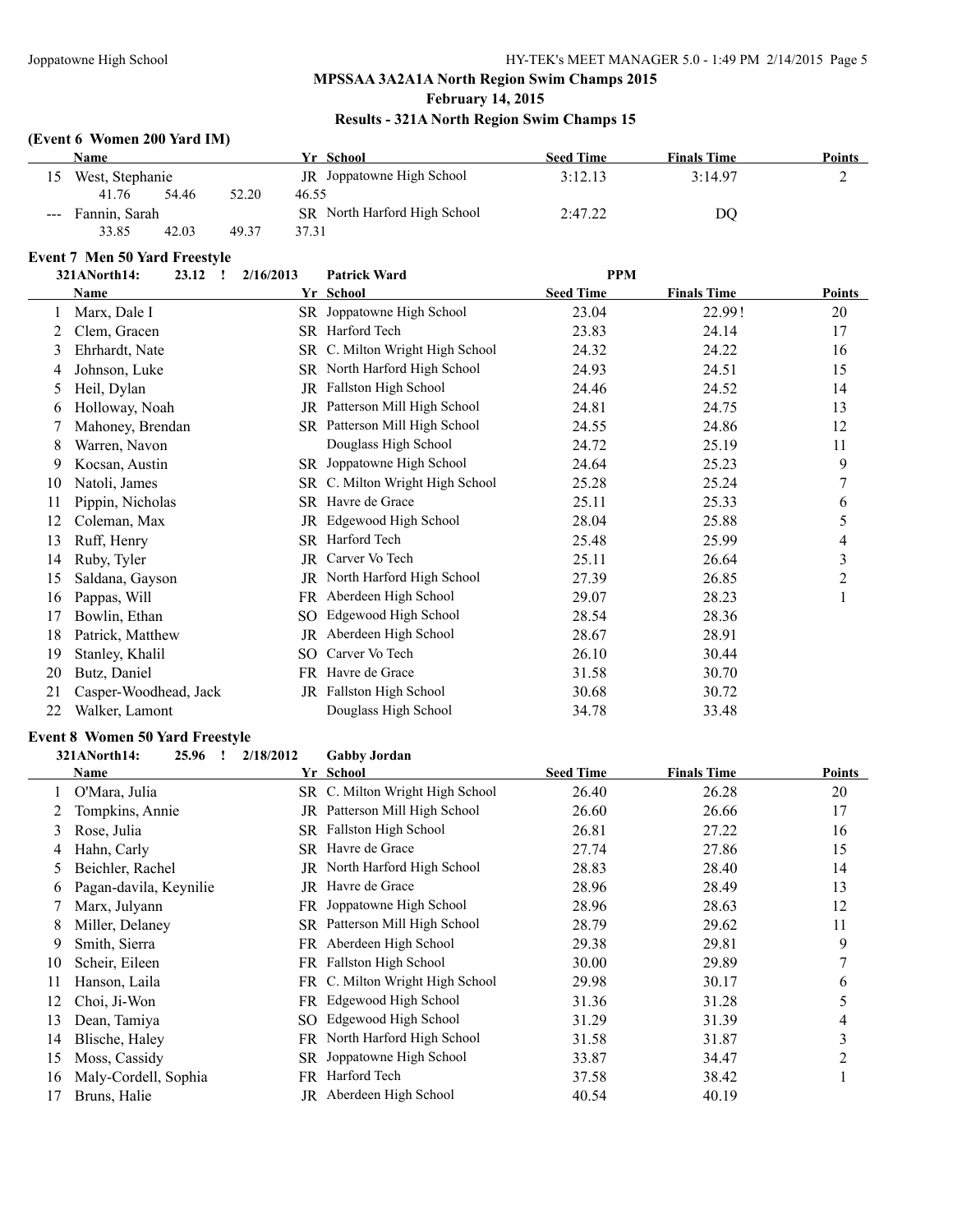#### **February 14, 2015**

#### **Results - 321A North Region Swim Champs 15**

#### **(Event 8 Women 50 Yard Freestyle)**

|    | Name                                    |           | Yr School                       | <b>Seed Time</b> | <b>Finals Time</b> | <b>Points</b>  |
|----|-----------------------------------------|-----------|---------------------------------|------------------|--------------------|----------------|
| 18 | Johnson, Jaciariea                      |           | Douglass High School            | 40.88            | 44.52              |                |
| 19 | Rose-Butts, Chasity                     |           | Douglass High School            | 54.33            | 54.40              |                |
|    | <b>Event 11 Men 100 Yard Butterfly</b>  |           |                                 |                  |                    |                |
|    | 321ANorth14:<br>54.48 !                 | 2/16/2013 | <b>Austin Appel</b>             | <b>FAL</b>       |                    |                |
|    | Name                                    |           | Yr School                       | <b>Seed Time</b> | <b>Finals Time</b> | <b>Points</b>  |
|    | Baldino, Ryan<br>27.41<br>30.77         |           | FR C. Milton Wright High School | 58.32            | 58.18              | 20             |
| 2  | Burkhardt, Ryan<br>28.24<br>33.96       |           | JR Havre de Grace               | 1:02.28          | 1:02.20            | 17             |
| 3  | Reeves, Chase<br>28.87<br>33.42         |           | SR North Harford High School    | 1:03.23          | 1:02.29            | 16             |
| 4  | Shane, Chad<br>29.42<br>34.25           |           | FR Patterson Mill High School   | 1:04.60          | 1:03.67            | 15             |
| 5  | Scarborough, Griffith<br>29.87<br>34.62 |           | SO C. Milton Wright High School | 1:05.17          | 1:04.49            | 14             |
| 6  | Caron, Alexander<br>28.36<br>36.14      |           | JR Havre de Grace               | 1:02.95          | 1:04.50            | 13             |
|    | Krouse, Luke<br>30.74<br>34.43          |           | SO Harford Tech                 | 1:04.51          | 1:05.17            | 12             |
| 8  | Cullinan, Dan<br>29.93<br>36.16         |           | JR Aberdeen High School         | 1:05.21          | 1:06.09            | 11             |
| 9  | Lagan, Sean<br>29.78<br>36.60           |           | SO Fallston High School         | 1:05.02          | 1:06.38            | 9              |
| 10 | Miranda, Brian<br>30.12<br>36.81        |           | SR Patterson Mill High School   | 1:05.60          | 1:06.93            | 7              |
| 11 | Coleman, Max<br>30.80<br>37.60          |           | JR Edgewood High School         | 1:13.39          | 1:08.40            | 6              |
|    | 12 McPhee, Logan<br>32.93<br>40.07      |           | FR Edgewood High School         | 1:10.42          | 1:13.00            | 5              |
| 13 | Sumilang, Zachary<br>33.34<br>43.28     |           | JR Fallston High School         | 1:17.24          | 1:16.62            | 4              |
|    | 14 Badders, Grant<br>35.40<br>44.86     |           | FR North Harford High School    | 1:18.06          | 1:20.26            | 3              |
|    | 15 Kuzemchak, Blake<br>36.11<br>48.96   |           | FR Harford Tech                 | 1:22.57          | 1:25.07            | $\overline{c}$ |
| 16 | Wade, Ben<br>39.05<br>50.51             |           | JR Aberdeen High School         | 1:26.10          | 1:29.56            | 1              |

#### **Event 12 Women 100 Yard Butterfly**

|   | 321ANorth14:                | 1:00.57 | 2/16/2013 | <b>Megan Cowan</b>              | <b>CMW</b>       |                    |               |
|---|-----------------------------|---------|-----------|---------------------------------|------------------|--------------------|---------------|
|   | <b>Name</b>                 |         |           | Yr School                       | <b>Seed Time</b> | <b>Finals Time</b> | <b>Points</b> |
|   | Casalena, Taylor<br>30.84   | 35.57   | JR        | Harford Tech                    | 1:06.44          | 1:06.41            | 20            |
|   | 2 MacDonald, Kaeli<br>30.91 | 37.92   | FR.       | Aberdeen High School            | 1:08.90          | 1:08.83            | 17            |
| 3 | Drumm, Erin<br>31.21        | 38.65   |           | SO North Harford High School    | 1:10.63          | 1:09.86            | 16            |
| 4 | Fannin, Sarah<br>32.89      | 38.93   |           | SR North Harford High School    | 1:16.37          | 1:11.82            | 15            |
|   | Slotnick, Erika<br>33.18    | 38.69   |           | SR C. Milton Wright High School | 1:10.66          | 1:11.87            | 14            |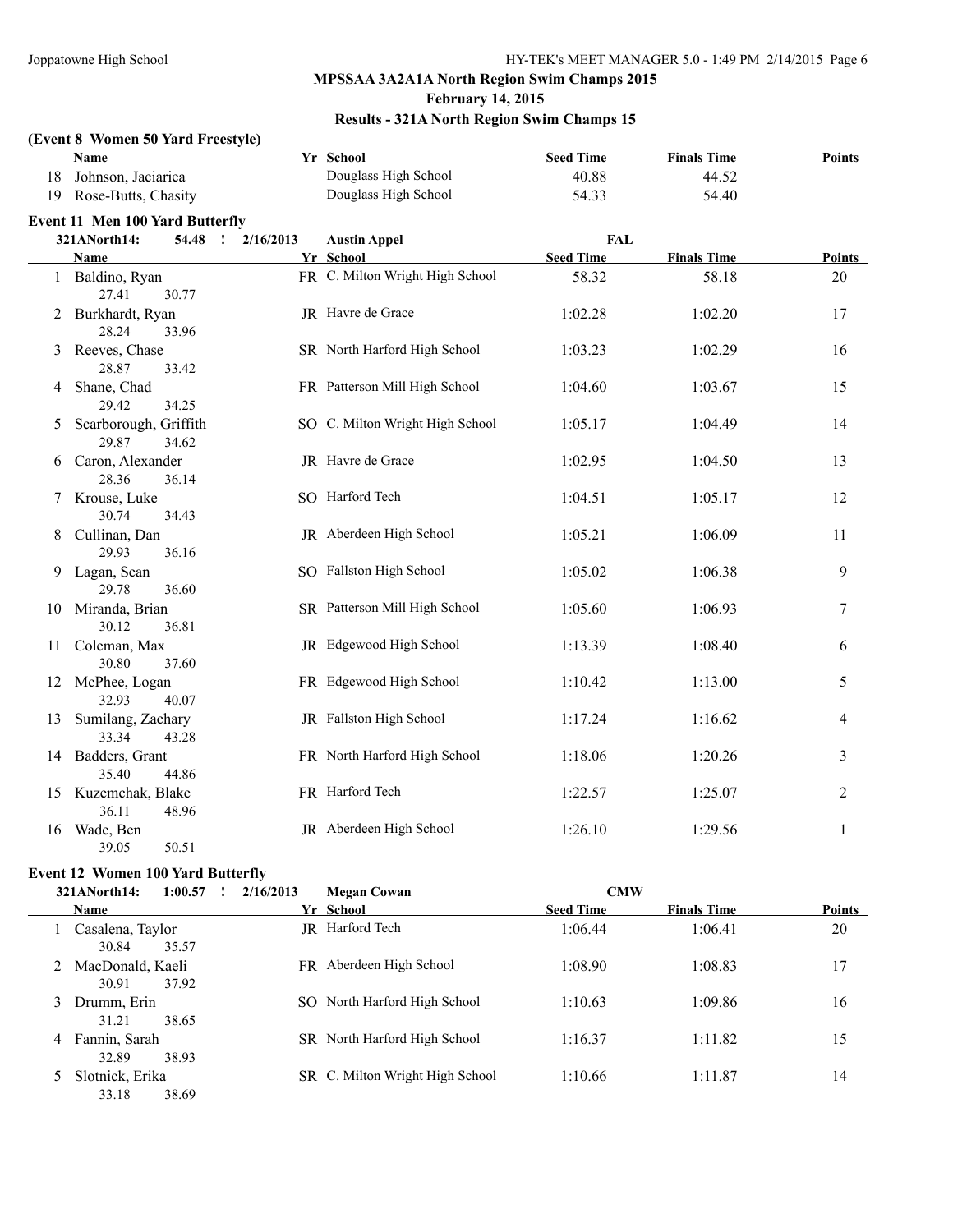#### **MPSSAA 3A2A1A North Region Swim Champs 2015 February 14, 2015**

#### **Results - 321A North Region Swim Champs 15**

#### **(Event 12 Women 100 Yard Butterfly)**

|    | <b>Name</b>                        | Yr School                       | <b>Seed Time</b> | <b>Finals Time</b> | <b>Points</b> |
|----|------------------------------------|---------------------------------|------------------|--------------------|---------------|
| 6  | Cowan, Sarah<br>37.77<br>34.17     | SO C. Milton Wright High School | 1:11.89          | 1:11.94            | 13            |
| 7  | Kirkwood, Katie<br>31.88<br>40.43  | SR Patterson Mill High School   | 1:11.39          | 1:12.31            | 12            |
| 8  | D'Anna, Rachel<br>33.48<br>39.16   | SO Fallston High School         | 1:12.03          | 1:12.64            | 11            |
| 9  | Miller, Madelyn<br>33.81<br>40.54  | JR Edgewood High School         | 1:13.20          | 1:14.35            | 9             |
| 10 | Shafer, Simone<br>32.31<br>43.73   | FR Baltimore City College HS    | 1:15.93          | 1:16.04            | 7             |
| 11 | Smith, Sierra<br>36.51<br>42.09    | FR Aberdeen High School         | 1:20.90          | 1:18.60            | 6             |
| 12 | Dunnigan, Erin<br>37.88<br>41.67   | SR Patterson Mill High School   | 1:18.07          | 1:19.55            | 5             |
| 13 | Scheir, Eileen<br>36.40<br>44.12   | FR Fallston High School         | 1:19.17          | 1:20.52            | 4             |
| 14 | Steiger, Phoebe<br>45.01<br>38.35  | SR Harford Tech                 | 1:17.21          | 1:23.36            | 3             |
| 15 | Warmath, Ellison<br>38.92<br>46.72 | FR Baltimore City College HS    | 1:26.94          | 1:25.64            | 2             |
| 16 | Butz, Catherine<br>40.07<br>46.58  | JR Havre de Grace               | 1:25.68          | 1:26.65            | 1             |
| 17 | Choi, Ji-Won<br>49.90<br>38.79     | FR Edgewood High School         | 1:29.07          | 1:28.69            |               |

#### **Event 13 Men 100 Yard Freestyle**

|    | 50.86<br>321ANorth14:                 | $\mathbf{r}$ | 2/16/2013 | <b>Patrick Ward</b>             | <b>PPM</b>       |                    |                  |
|----|---------------------------------------|--------------|-----------|---------------------------------|------------------|--------------------|------------------|
|    | Name                                  |              |           | Yr School                       | <b>Seed Time</b> | <b>Finals Time</b> | <b>Points</b>    |
|    | Heil, Dylan<br>24.76<br>26.86         |              |           | JR Fallston High School         | 51.71            | 51.62              | 20               |
| 2  | Marx, Dale I<br>23.98<br>27.68        |              |           | SR Joppatowne High School       | 51.09            | 51.66              | 17               |
| 3  | Young, Tucker<br>24.72<br>27.86       |              |           | FR Harford Tech                 | 53.20            | 52.58              | 16               |
| 4  | Ehrhardt, Nate<br>25.68<br>26.96      |              |           | SR C. Milton Wright High School | 53.44            | 52.64              | 15               |
| 5  | Holloway, Luke<br>25.82<br>27.21      |              |           | SO Patterson Mill High School   | 53.23            | 53.03              | 14               |
| 6  | Johnson, Luke<br>26.39<br>28.65       |              |           | SR North Harford High School    | 56.94            | 55.04              | 13               |
|    | Mahoney, Brendan<br>26.56<br>28.79    |              |           | SR Patterson Mill High School   | 55.03            | 55.35              | 12               |
| 8  | Musante, Charles<br>26.42<br>29.90    |              |           | SO C. Milton Wright High School | 56.50            | 56.32              | 11               |
| 9  | Warren, Navon<br>27.22<br>30.15       |              |           | Douglass High School            | 56.75            | 57.37              | 9                |
| 10 | Bringardner, Robert<br>27.33<br>30.74 |              |           | SR Havre de Grace               | 56.89            | 58.07              | $\boldsymbol{7}$ |
| 11 | Dillon, Michael<br>28.15<br>30.55     |              |           | SR Fallston High School         | 57.06            | 58.70              | 6                |
| 12 | Ruff, Henry<br>28.96<br>32.12         |              |           | SR Harford Tech                 | 59.62            | 1:01.08            | 5                |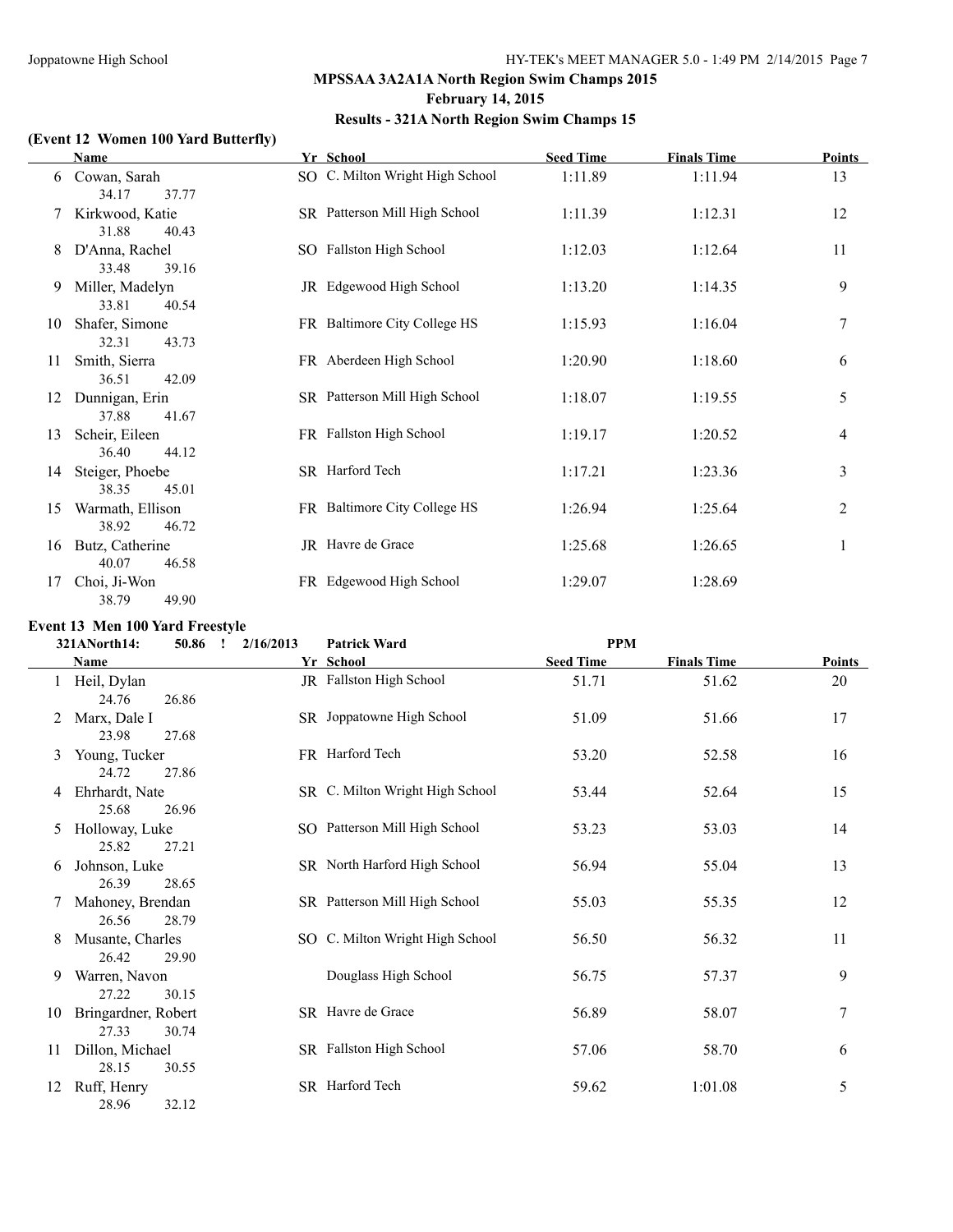#### **MPSSAA 3A2A1A North Region Swim Champs 2015 February 14, 2015**

#### **Results - 321A North Region Swim Champs 15**

#### **(Event 13 Men 100 Yard Freestyle)**

|    | Name              | Yr School                    | <b>Seed Time</b> | <b>Finals Time</b> | Points         |
|----|-------------------|------------------------------|------------------|--------------------|----------------|
| 13 | Smith, Josh       | SR North Harford High School | 58.44            | 1:01.99            | 4              |
|    | 29.01<br>32.98    |                              |                  |                    |                |
| 14 | Hamilton, Kenneth | SR Joppatowne High School    | 1:03.65          | 1:02.67            | 3              |
|    | 29.44<br>33.23    |                              |                  |                    |                |
| 15 | McPhee, Konnor    | JR Edgewood High School      | 1:04.08          | 1:04.16            | $\overline{c}$ |
|    | 30.18<br>33.98    |                              |                  |                    |                |
| 16 | Bowlin, Ethan     | SO Edgewood High School      | 1:06.51          | 1:05.04            | 1              |
|    | 30.23<br>34.81    |                              |                  |                    |                |
| 17 | Dunn, Alex        | FR Aberdeen High School      | 1:09.53          | 1:09.08            |                |
|    | 31.24<br>37.84    |                              |                  |                    |                |
| 18 | Butz, Daniel      | FR Havre de Grace            | 1:13.25          | 1:09.93            |                |
|    | 34.16<br>35.77    |                              |                  |                    |                |
| 19 | Wollenweber, Josh | JR Aberdeen High School      | 1:11.66          | 1:10.59            |                |
|    | 33.68<br>36.91    |                              |                  |                    |                |
| 20 | Fisher, Jeffery   | SR Carver Vo Tech            | 3:02.07          | 1:16.46            |                |
|    | 33.68<br>42.78    |                              |                  |                    |                |
| 21 | Gray, Uriel       | Douglass High School         | 1:25.28          | 1:19.04            |                |
|    | 34.46<br>44.58    |                              |                  |                    |                |
| 22 | Harris, Dasean A  | SR Carver Vo Tech            | 3:17.05          | 1:29.17            |                |
|    | 41.22<br>47.95    |                              |                  |                    |                |

# **Event 14 Women 100 Yard Freestyle**<br>321ANorth14: 55.38 : 2/18/

|    | 321ANorth14:<br>55.38<br>$\mathbf{I}$    | 2/18/2012 | <b>Rachel Flint</b>             |                  |                    |                  |
|----|------------------------------------------|-----------|---------------------------------|------------------|--------------------|------------------|
|    | Name                                     |           | Yr School                       | <b>Seed Time</b> | <b>Finals Time</b> | Points           |
|    | O'Mara, Lauren<br>27.44<br>29.50         |           | SR C. Milton Wright High School | 56.01            | 56.94              | 20               |
|    | Tompkins, Annie<br>28.07<br>30.51        |           | JR Patterson Mill High School   | 57.79            | 58.58              | 17               |
| 3  | Lyons, Allissa<br>28.84<br>31.23         |           | SR Havre de Grace               | 59.31            | 1:00.07            | 16               |
|    | 4 Rose, Julia<br>29.87<br>30.72          |           | SR Fallston High School         | 1:00.32          | 1:00.59            | 15               |
| 5  | MacDonald, Kaeli<br>29.46<br>33.12       |           | FR Aberdeen High School         | 1:02.63          | 1:02.58            | 14               |
| 6  | Sands, Tricia<br>30.50<br>34.24          |           | FR Joppatowne High School       | 1:07.47          | 1:04.74            | 13               |
|    | Hydress, Mackenzie<br>31.68<br>33.84     |           | JR Patterson Mill High School   | 1:07.33          | 1:05.52            | 12               |
| 8  | Long, Briann<br>31.37<br>34.60           |           | JR Aberdeen High School         | 1:05.16          | 1:05.97            | 11               |
| 9  | Hanson, Laila<br>31.93<br>34.53          |           | FR C. Milton Wright High School | 1:05.47          | 1:06.46            | 9                |
| 10 | Pagan-davila, Keynilie<br>31.79<br>34.77 |           | JR Havre de Grace               | 1:04.33          | 1:06.56            | $\boldsymbol{7}$ |
| 11 | Carinugan, Angelica<br>32.63<br>35.60    |           | SO North Harford High School    | 1:08.77          | 1:08.23            | 6                |
| 12 | Massetti, Elizabeth<br>31.87<br>36.66    |           | SO Fallston High School         | 1:07.38          | 1:08.53            | 5                |
| 13 | Perdomo, Lexi<br>33.67<br>36.02          |           | JR Edgewood High School         | 1:08.64          | 1:09.69            | 4                |
| 14 | Moulsdale, Shayne<br>33.70<br>37.09      |           | SO Edgewood High School         | 1:13.95          | 1:10.79            | $\mathfrak{Z}$   |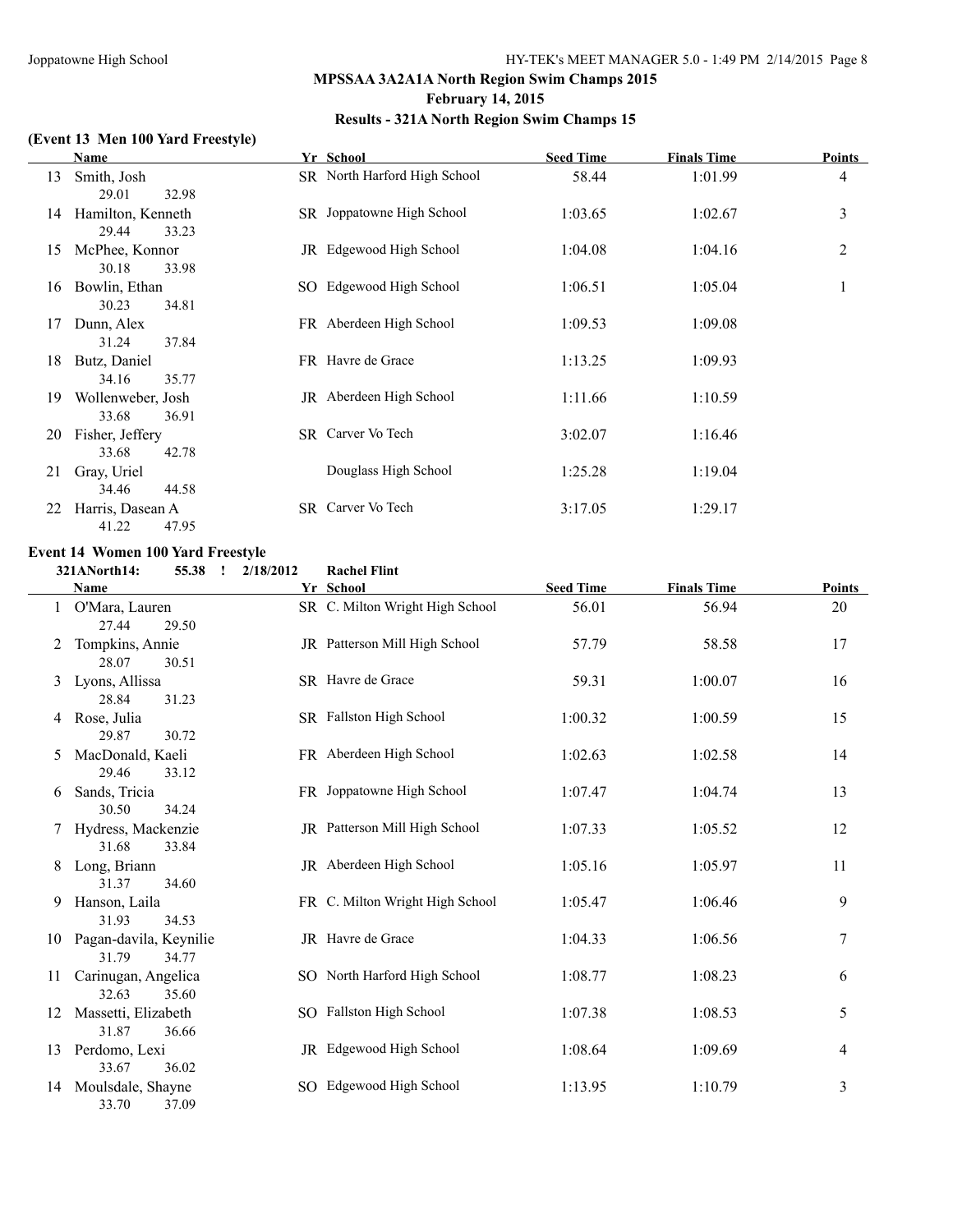#### **February 14, 2015**

#### **Results - 321A North Region Swim Champs 15**

#### **(Event 14 Women 100 Yard Freestyle)**

| Yr School                           | <b>Seed Time</b> | <b>Finals Time</b> | <b>Points</b> |
|-------------------------------------|------------------|--------------------|---------------|
| <b>JR</b> North Harford High School | 1:11.56          | 1:12.59            | ∍<br>∠        |
| SR Joppatowne High School           | 1:13.97          | 1:15.91            |               |
| Harford Tech<br>SO.                 | 1:12.71          | 1:16.57            |               |
| FR Baltimore City College HS        | 1:18.03          | 1:17.82            |               |
|                                     |                  |                    |               |

# **Event 15 Men 500 Yard Freestyle**<br>211 North 14: 5:03.11 1 2/16/2013

| Event Io men ooo laru Freestyle<br>321ANorth14: |                  | $5:03.11$ $\qquad \qquad 2/16/2013$ |           | <b>Gabe Lackey</b>      |                                 |       | <b>NHF</b>       |                    |                  |
|-------------------------------------------------|------------------|-------------------------------------|-----------|-------------------------|---------------------------------|-------|------------------|--------------------|------------------|
| Name                                            |                  |                                     | Yr School |                         |                                 |       | <b>Seed Time</b> | <b>Finals Time</b> | <b>Points</b>    |
| 1 Hildebeidel, Colin                            |                  |                                     |           |                         | SR C. Milton Wright High School |       | 5:10.85          | 5:12.55            | $20\,$           |
| 27.01<br>31.77                                  | 30.43<br>29.88   | 31.47                               | 32.02     | 32.05                   | 32.40                           | 32.86 | 32.66            |                    |                  |
| 2 Kosar, Tyler                                  |                  |                                     |           |                         | FR C. Milton Wright High School |       | 5:27.12          | 5:26.08            | 17               |
| 29.24<br>34.19                                  | 31.48<br>33.54   | 32.90                               | 32.69     | 32.14                   | 33.31                           | 32.76 | 33.83            |                    |                  |
| 3 Russell, Kyle                                 |                  |                                     |           |                         | SO North Harford High School    |       | 5:28.47          | 5:31.90            | 16               |
| 27.61<br>35.16                                  | 31.02<br>34.19   | 32.32                               | 33.10     | 34.11                   | 34.52                           | 34.77 | 35.10            |                    |                  |
| 4 Bulavko, Josh<br>30.93                        | 1:47.81<br>36.90 | 2:34.88                             |           | FR Edgewood High School |                                 |       | 6:25.02          | 6:08.86            | 15               |
| 5 Lingelbach, Kevin                             |                  |                                     |           |                         | FR Patterson Mill High School   |       | 6:11.50          | 6:12.58            | 14               |
| 32.99<br>37.44                                  | 36.47<br>35.05   | 38.19                               | 38.78     | 38.17                   | 38.72                           | 38.87 | 37.90            |                    |                  |
| 6 Krouse, Luke                                  |                  |                                     |           | SO Harford Tech         |                                 |       | 6:08.76          | 6:15.63            | 13               |
| 30.70<br>38.86                                  | 36.14<br>36.97   | 38.39                               | 39.11     | 38.70                   | 39.23                           | 37.45 | 40.08            |                    |                  |
| 7 Johnson, Tim                                  |                  |                                     |           | JR Edgewood High School |                                 |       | 6:24.45          | 6:23.51            | 12               |
| 30.00<br>41.62                                  | 34.15<br>39.26   | 36.65                               | 38.67     | 40.01                   | 40.88                           | 41.01 | 41.26            |                    |                  |
| 8 Clarkson, Michael                             |                  |                                     |           |                         | SR Patterson Mill High School   |       | 6:41.44          | 6:29.96            | 11               |
| 31.59<br>41.16                                  | 37.08<br>37.29   | 39.98                               | 39.62     | 40.19                   | 40.52                           | 40.74 | 41.79            |                    |                  |
| 9 Zebron, Matthew                               |                  |                                     |           | JR Fallston High School |                                 |       | 6:31.83          | 6:32.87            | 9                |
| 32.68<br>41.17                                  | 38.67<br>35.63   | 39.71                               | 40.25     | 40.67                   | 40.91                           | 40.80 | 42.38            |                    |                  |
| 10 Sheu, Peter                                  |                  |                                     |           | SR Aberdeen High School |                                 |       | 6:36.45          | 6:40.47            | $\boldsymbol{7}$ |
| 32.81<br>43.29                                  | 38.02<br>40.38   | 39.40                               | 39.43     | 40.36                   | 40.53                           | 41.93 | 44.32            |                    |                  |
| 11 O'Leary, Patrick                             |                  |                                     |           |                         | SR North Harford High School    |       | 6:30.84          | 6:44.65            | 6                |
| 32.72<br>42.59                                  | 37.88<br>39.88   | 40.06                               | 39.79     | 41.51                   | 42.42                           | 43.91 | 43.89            |                    |                  |
| 12 Sofia, Brandon                               |                  |                                     | 5:05.17   | SR Havre de Grace       |                                 |       | 6:56.36          | 6:58.59            | 5                |
| 13 Kuzemchak, Blake                             |                  |                                     |           | FR Harford Tech         |                                 |       | 6:54.70          | 7:01.28            | $\overline{4}$   |
| 33.62<br>44.38                                  | 38.40<br>41.76   | 40.88                               | 43.08     | 43.81                   | 44.28                           | 45.72 | 45.35            |                    |                  |
| 14 Wollenweber, Josh                            |                  |                                     |           | JR Aberdeen High School |                                 |       | 7:53.73          | 7:59.43            | $\mathfrak{Z}$   |
| 36.65<br>51.69                                  | 44.30<br>40.96   | 48.09                               | 50.83     | 51.63                   | 50.39                           | 52.27 | 52.62            |                    |                  |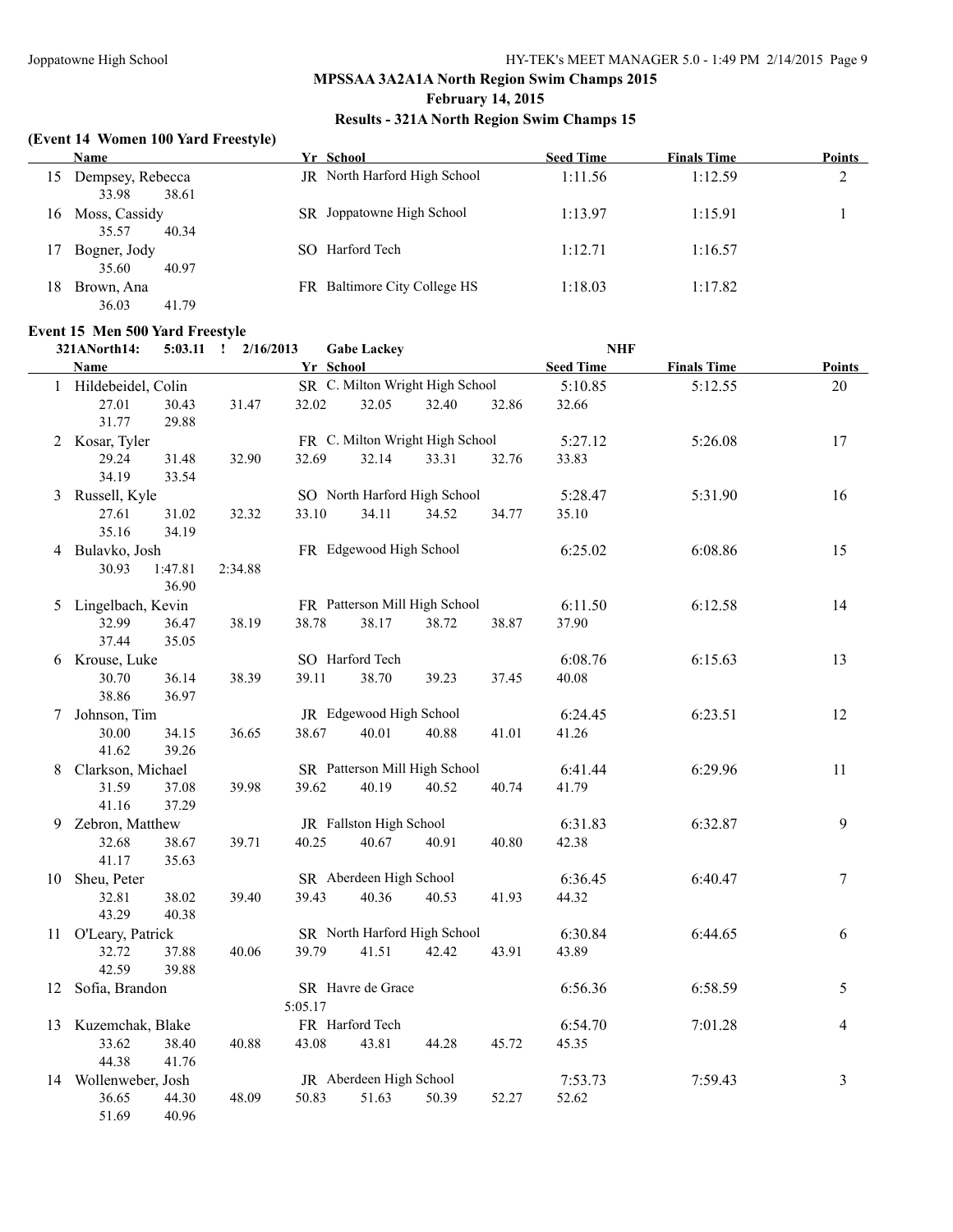#### **February 14, 2015**

#### **Results - 321A North Region Swim Champs 15**

#### **(Event 15 Men 500 Yard Freestyle)**

44.77 39.97

|    | <b>Name</b>                              |                | Yr School |           |                         |                                 |       | <b>Seed Time</b> | <b>Finals Time</b> | <b>Points</b>  |
|----|------------------------------------------|----------------|-----------|-----------|-------------------------|---------------------------------|-------|------------------|--------------------|----------------|
|    | --- Zebron, Jacob                        |                |           |           | FR Fallston High School |                                 |       | 7:10.31          | <b>DQ</b>          |                |
|    | 35.08<br>45.55                           | 41.67<br>41.18 | 43.66     | 45.53     | 45.15                   | 45.56                           | 45.82 | 46.10            |                    |                |
|    | <b>Event 16 Women 500 Yard Freestyle</b> |                |           |           |                         |                                 |       |                  |                    |                |
|    | 321ANorth14:                             |                |           |           | <b>Megan Cowan</b>      |                                 |       | <b>Mustangs</b>  |                    |                |
|    | Name                                     |                |           | Yr School |                         |                                 |       | <b>Seed Time</b> | <b>Finals Time</b> | <b>Points</b>  |
|    | 1 Drumm, Lauren                          |                |           |           | SR Aberdeen High School |                                 |       | 5:38.90          | 5:42.28            | 20             |
|    | 30.64                                    | 33.19          | 34.40     | 34.84     | 34.85                   | 35.38                           | 35.71 | 35.50            |                    |                |
|    | 34.59                                    | 33.18          |           |           |                         |                                 |       |                  |                    |                |
|    | 2 Casalena, Taylor                       |                |           |           | JR Harford Tech         |                                 |       | 5:54.63          | 6:00.19            | 17             |
|    | 32.77                                    | 35.61          | 36.44     | 36.24     | 37.59                   | 36.76                           | 37.16 | 36.90            |                    |                |
|    | 35.84                                    | 34.88          |           |           |                         |                                 |       |                  |                    |                |
|    | 3 Hoyt, Emily                            |                |           |           | JR Fallston High School |                                 |       | 5:53.72          | 6:02.39            | 16             |
|    | 32.86                                    | 36.30          | 36.65     | 36.70     | 37.26                   | 37.05                           | 37.15 | 36.99            |                    |                |
|    | 36.49                                    | 34.94          |           |           |                         |                                 |       |                  |                    |                |
|    | 4 Drumm, Erin                            |                |           |           |                         | SO North Harford High School    |       | 6:29.63          | 6:13.33            | 15             |
|    | 32.79                                    | 37.03          | 38.56     | 39.25     | 39.45                   | 38.46                           | 37.51 | 37.69            |                    |                |
|    | 37.10                                    | 35.49          |           |           |                         |                                 |       |                  |                    |                |
|    | 5 Carter, Jill                           |                |           |           |                         | SR C. Milton Wright High School |       | 6:12.17          | 6:14.48            | 14             |
|    | 33.46                                    | 35.82          | 36.56     | 37.46     | 37.74                   | 39.59                           | 38.69 | 39.39            |                    |                |
|    | 38.41                                    | 37.36          |           |           |                         |                                 |       |                  |                    |                |
|    | 6 Burkhardt, Ashley                      |                |           |           | SO Havre de Grace       |                                 |       | 6:23.24          | 6:25.20            | 13             |
|    | 34.04                                    | 36.26          | 37.65     | 38.59     | 39.63                   | 40.34                           | 40.43 | 40.48            |                    |                |
|    | 39.88                                    | 37.90          |           |           |                         |                                 |       |                  |                    |                |
|    | 7 Marx, Julyann                          |                |           |           |                         | FR Joppatowne High School       |       | 6:32.13          | 6:25.45            | 12             |
|    | 33.25                                    | 37.18          | 38.81     | 38.45     | 38.39                   | 39.91                           | 40.81 | 40.52            |                    |                |
|    | 40.31                                    | 37.82          |           |           |                         |                                 |       |                  |                    |                |
|    | 8 Baltimore, Grace                       |                |           |           |                         | SO Patterson Mill High School   |       | 6:18.69          | 6:25.71            | 11             |
|    | 32.84                                    | 37.69          | 39.22     | 39.47     | 39.23                   | 40.08                           | 40.24 | 40.21            |                    |                |
|    | 39.69                                    | 37.04          |           |           |                         |                                 |       |                  |                    |                |
|    | 9 Long, Briann                           |                |           |           | JR Aberdeen High School |                                 |       | 6:28.50          | 6:32.44            | 9              |
|    | 33.01                                    | 38.89          | 40.54     | 41.31     | 40.93                   | 41.41                           | 40.36 | 40.51            |                    |                |
|    | 39.76                                    | 35.72          |           |           |                         |                                 |       |                  |                    |                |
|    | 10 Shafer, Anna                          |                |           |           |                         | FR Baltimore City College HS    |       | 6:37.83          | 6:34.80            | $\tau$         |
|    | 33.10                                    | 37.36          | 39.38     | 40.19     | 40.86                   | 41.48                           | 41.99 | 41.39            |                    |                |
|    | 41.22                                    | 37.83          |           |           |                         |                                 |       |                  |                    |                |
|    | 11 McClelland, Erin                      |                |           |           | SO Fallston High School |                                 |       | 6:48.79          | 6:45.62            | 6              |
|    | 34.07                                    | 37.71          | 39.34     | 40.73     | 41.57                   | 42.38                           | 42.51 | 42.50            |                    |                |
|    | 42.69                                    | 42.12          |           |           |                         |                                 |       |                  |                    |                |
|    | 12 Giere, Jacquelyn                      |                |           |           |                         | SR Patterson Mill High School   |       | 6:39.42          | 6:48.69            | 5              |
|    | 34.39<br>42.12                           | 38.06          | 40.74     | 41.59     | 42.28                   | 42.41                           | 42.74 | 42.34            |                    |                |
|    |                                          | 42.02          |           |           |                         | JR North Harford High School    |       |                  |                    |                |
|    | 13 Friedel, Perri<br>35.13               |                |           | 42.15     | 43.09                   |                                 |       | 6:43.21<br>44.08 | 6:59.30            | 4              |
|    | 43.87                                    | 39.36<br>42.91 | 41.23     |           |                         | 43.63                           | 43.85 |                  |                    |                |
|    | 14 Rasnake, Greer                        |                |           |           | JR Harford Tech         |                                 |       | 7:04.29          | 7:00.17            | 3              |
|    | 35.63                                    | 40.39          | 43.06     | 42.86     | 43.81                   | 1:27.75                         |       |                  |                    |                |
|    | 42.82                                    | 40.61          |           |           |                         |                                 |       |                  |                    |                |
| 15 | Quinn, Abigail                           |                |           |           | SO Edgewood High School |                                 |       | 7:03.36          | 7:09.90            | $\overline{2}$ |
|    | 35.92                                    | 42.57          | 44.46     | 44.44     | 44.26                   | 43.78                           | 44.07 | 45.66            |                    |                |
|    |                                          |                |           |           |                         |                                 |       |                  |                    |                |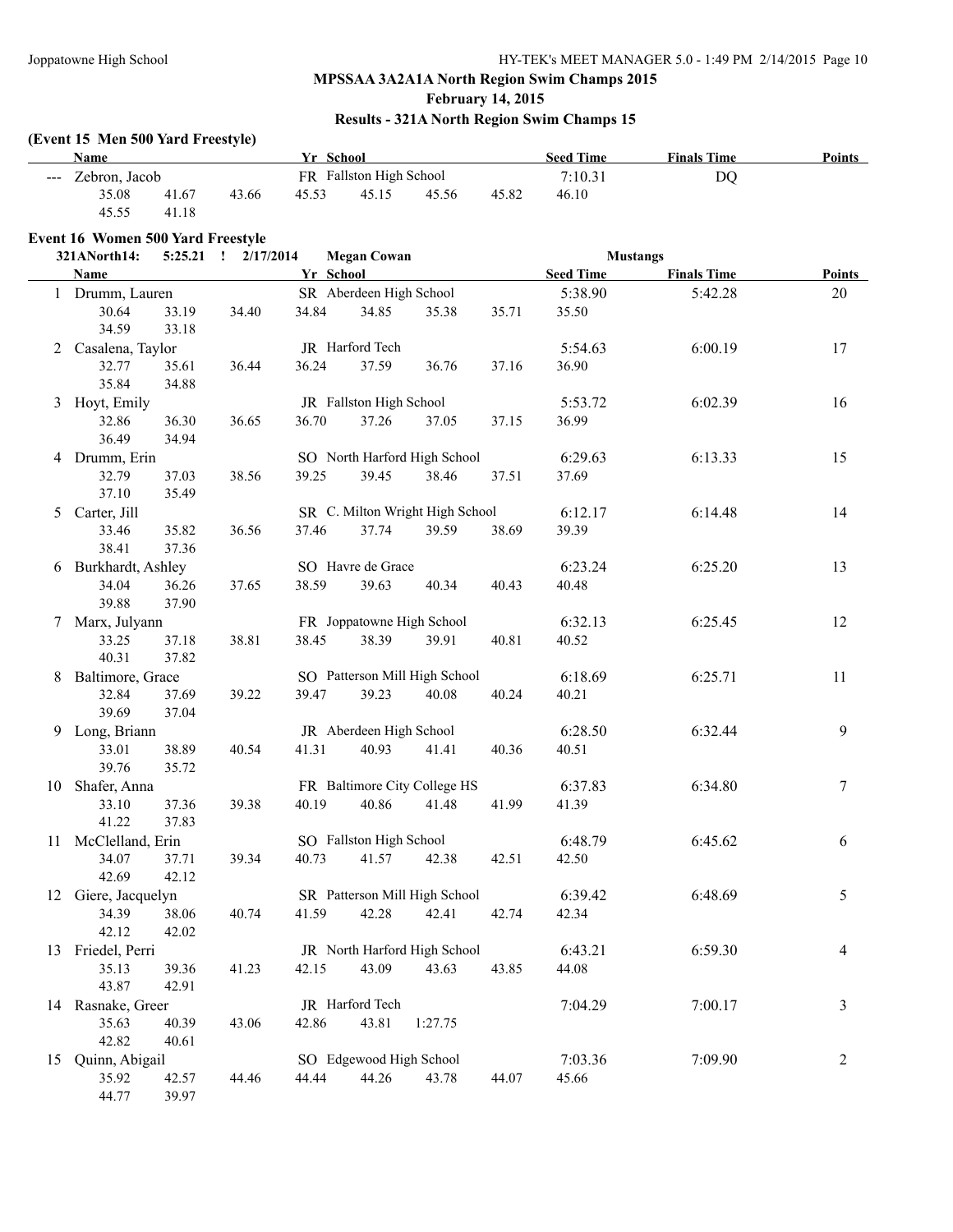#### **February 14, 2015**

#### **Results - 321A North Region Swim Champs 15**

#### **(Event 16 Women 500 Yard Freestyle)**

|    | Name          |       |       | Yr School |                         |       |       | <b>Seed Time</b> | <b>Finals Time</b> | <b>Points</b> |
|----|---------------|-------|-------|-----------|-------------------------|-------|-------|------------------|--------------------|---------------|
| 16 | Frick, Sarah  |       |       |           | JR Havre de Grace       |       |       | 7:29.30          | 7:21.41            |               |
|    | 35.91         | 41.72 | 43.85 | 44.92     | 45.50                   | 45.77 | 47.02 | 50.09            |                    |               |
|    | 46.70         | 39.93 |       |           |                         |       |       |                  |                    |               |
|    | Fonti, Hannah |       |       |           | SO Edgewood High School |       |       | 7:41.81          | 7:21.55            |               |
|    | 35.86         | 42.42 | 45.18 | 46.14     | 45.15                   | 46.37 | 46.56 | 46.58            |                    |               |
|    | 45.75         | 41.54 |       |           |                         |       |       |                  |                    |               |

#### **Event 17 Men 200 Yard Freestyle Relay**

**321ANorth14: 1:35.91 ! 2/18/2012 Havre de Grace**

#### **R Amato, R Orzewicz, S Ashman, P Butz**

|   | <b>Team</b>                    |       | <b>Relay</b>              | <b>Seed Time</b>         | <b>Finals Time</b>       | <b>Points</b> |
|---|--------------------------------|-------|---------------------------|--------------------------|--------------------------|---------------|
|   | 1 C. Milton Wright High School |       |                           | 1:35.31                  | 1:34.71!                 | 40            |
|   | 1) Ehrhardt, Nate SR           |       | 2) Treusdell, Matthew JR  | 3) Baldino, Ryan FR      | 4) Hildebeidel, Colin SR |               |
|   | 23.02<br>24.64                 | 23.58 | 23.47                     |                          |                          |               |
|   | Patterson Mill High School     |       |                           | 1:37.93                  | 1:37.63                  | 34            |
|   | 1) Holloway, Luke SO           |       | 2) Holloway, Noah JR      | 3) Czajkowski, Daniel JR | 4) Mahoney, Brendan SR   |               |
|   | 24.28<br>23.90                 | 25.12 | 24.33                     |                          |                          |               |
| 3 | Harford Tech                   |       |                           | 1:38.52                  | 1:39.95                  | 32            |
|   | 1) Ruff, Henry SR              |       | 2) Young, Tucker FR       | 3) Carestia, Justin SR   | 4) Clem, Gracen SR       |               |
|   | 26.77<br>23.47                 | 26.00 | 23.71                     |                          |                          |               |
|   | 4 Havre de Grace               |       |                           | 1:40.38                  | 1:41.59                  | 30            |
|   | 1) Burkhardt, Ryan JR          |       | 2) Bringardner, Robert SR | 3) Link, Stephen SR      | 4) Pippin, Nicholas SR   |               |
|   | 26.06<br>25.46                 | 25.19 | 24.88                     |                          |                          |               |
| 5 | North Harford High School      |       |                           | 1:48.75                  | 1:49.48                  | 28            |
|   | 1) Badders, Grant FR           |       | 2) Saldana, Gayson JR     | 3) Fransham, Nick SR     | 4) Reeves, Chase SR      |               |
|   | 28.80<br>27.32                 | 26.49 | 26.87                     |                          |                          |               |
|   | 6 Fallston High School         |       |                           | 1:46.73                  | 1:53.91                  | 26            |
|   | 1) Sumilang, Zachary JR        |       | 2) Zebron, Matthew JR     | 3) Harmon, Patrick FR    | 4) Lagan, Sean SO        |               |
|   | 27.93<br>29.49                 | 29.67 | 26.82                     |                          |                          |               |
|   | Edgewood High School           |       |                           | 1:52.99                  | 1:54.32                  | 24            |
|   | 1) Bowlin, Ethan SO            |       | 2) Quinn, Eric JR         | 3) Mateo, Alex SR        | 4) McPhee, Konnor JR     |               |
|   | 28.41<br>29.22                 | 28.77 | 27.92                     |                          |                          |               |
| 8 | Carver Vo Tech                 |       |                           | 2:11.05                  | 2:03.17                  | 22            |
|   | 1) Fisher, Jeffery SR          |       | 2) Stanley, Khalil SO     | 3) Ruby, Tyler JR        | 4) Jones, Malik SR       |               |
|   | 31.59<br>33.85                 | 30.17 | 27.56                     |                          |                          |               |
| 9 | Aberdeen High School           |       |                           | 1:51.24                  | 2:06.37                  | 18            |
|   | 1) Richardson, Patrick SR      |       | 2) Neubert, Christian JR  | 3) Davis, Tim FR         | 4) Patrick, Matthew JR   |               |
|   | 31.62<br>33.04                 | 32.82 | 28.89                     |                          |                          |               |
|   | Joppatowne High School         |       |                           | 1:44.04                  | <b>DQ</b>                |               |
|   | 1) Kocsan, Austin SR           |       | 2) Hamilton, Kenneth SR   | 3) Schmidt, Ryan SR      | 4) Marx, Dale I SR       |               |
|   | 29.22<br>25.97                 | 26.43 | 23.39                     |                          |                          |               |
|   | Douglass High School           |       |                           | 2:13.67                  | DQ                       |               |
|   | 1) Miller, Donte               |       | 2) Gray, Uriel            | 3) Walker, Lamont        | 4) Warren, Navon         |               |
|   | 37.50<br>33.54                 | 32.56 | 25.07                     |                          |                          |               |

#### **Event 18 Women 200 Yard Freestyle Relay**

**321ANorth14: 1:44.78 ! 2/18/2012 C. Milton Wright High School**

**K Gallagher, J O'Mara, G Jordan, R Flint**

|                              |       |                      | A Ganagher, J O Mara, G Jordan, A Finit |                      |        |
|------------------------------|-------|----------------------|-----------------------------------------|----------------------|--------|
| <b>Team</b>                  |       | Relay                | <b>Seed Time</b>                        | <b>Finals Time</b>   | Points |
| C. Milton Wright High School |       |                      | 1:46.59                                 | 1:48.07              | 40     |
| 1) O'Mara, Julia SR          |       | 2) Abshire, Erika SR | 3) Slotnick, Erika SR                   | 4) O'Mara, Lauren SR |        |
| 26.56<br>27.95               | 27.08 | 26.48                |                                         |                      |        |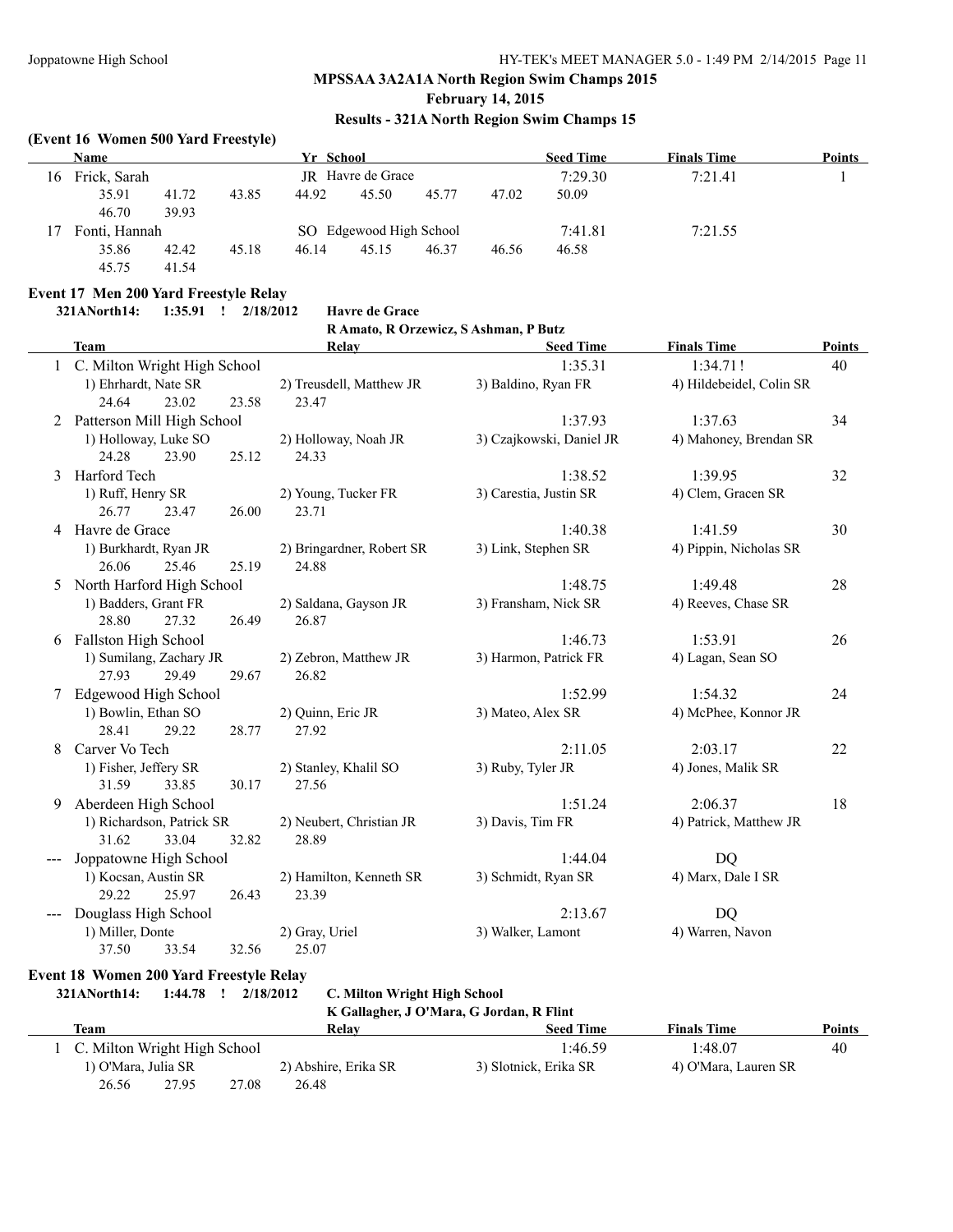#### **February 14, 2015**

#### **Results - 321A North Region Swim Champs 15**

#### **(Event 18 Women 200 Yard Freestyle Relay)**

|   | Team                             |       | Relay                        | <b>Seed Time</b>          | <b>Finals Time</b>     | Points |
|---|----------------------------------|-------|------------------------------|---------------------------|------------------------|--------|
| 2 | Patterson Mill High School       |       |                              | 1:49.37                   | 1:52.92                | 34     |
|   | 1) Miller, Delaney SR            |       | 2) Kirkwood, Katie SR        | 3) Collins, Brianna FR    | 4) Tompkins, Annie JR  |        |
|   | 29.50<br>28.11                   | 27.91 | 27.40                        |                           |                        |        |
| 3 | Havre de Grace                   |       |                              | 1:53.57                   | 1:55.65                | 32     |
|   | 1) Clark, Brianna SR             |       | 2) Pagan-davila, Keynilie JR | 3) Lyons, Allissa SR      | 4) Hahn, Carly SR      |        |
|   | 31.32<br>28.94                   | 27.64 | 27.75                        |                           |                        |        |
| 4 | Fallston High School             |       |                              | 1:57.30                   | 2:02.34                | 30     |
|   | 1) Hoyt, Emily JR                |       | 2) D'Anna, Rachel SO         | 3) Scheir, Eileen FR      | 4) Rose, Julia SR      |        |
|   | 33.72<br>30.32                   | 30.10 | 28.20                        |                           |                        |        |
| 5 | North Harford High School        |       |                              | 2:00.20                   | 2:02.59                | 28     |
|   | 1) Blische, Haley FR             |       | 2) Friedel, Perri JR         | 3) Carinugan, Angelica SO | 4) Beichler, Rachel JR |        |
|   | 33.23<br>30.73                   | 30.49 | 28.14                        |                           |                        |        |
| 6 | Joppatowne High School           |       |                              | 2:06.45                   | 2:06.13                | 26     |
|   | 1) Marx, Julyann FR              |       | 2) Moss, Cassidy SR          | 3) West, Stephanie JR     | 4) Sands, Tricia FR    |        |
|   | 30.71<br>34.12                   | 32.53 | 28.77                        |                           |                        |        |
|   | Edgewood High School             |       |                              | 2:10.96                   | 2:07.84                | 24     |
|   | 1) Dean, Tamiya SO               |       | 2) Lancaster, Abigail FR     | 3) Moulsdale, Shayne SO   | 4) Fonti, Hannah SO    |        |
|   | 31.01<br>32.97                   | 31.90 | 31.96                        |                           |                        |        |
| 8 | Aberdeen High School             |       |                              | 1:58.21                   | 2:16.20                | 22     |
|   | 1) Arbutus, Julia JR             |       | 2) Bruns, Halie JR           | 3) Lavarias, Gabrielle FR | 4) Long, Briann JR     |        |
|   | 34.07<br>41.39                   | 30.26 | 30.48                        |                           |                        |        |
| 9 | Harford Tech                     |       |                              | 1:57.60                   | 2:20.37                | 18     |
|   | 1) Bogner, Jody SO               |       | 2) Maly-Cordell, Sophia FR   | 3) Steiger, Phoebe SR     | 4) Rasnake, Greer JR   |        |
|   | 33.86<br>45.97                   | 25.82 | 34.72                        |                           |                        |        |
|   | <b>Baltimore City College HS</b> |       |                              | 2:25.58                   | <b>DFS</b>             |        |
|   | 1) Shafer, Anna FR               |       | 2) Brown, Ana FR             | 3) Warmath, Ellison FR    | 4) Shafer, Simone FR   |        |

# **Event 19 Men 100 Yard Backstroke**<br>211 North 14 **1971** 12/17/2014

|    | 321ANorth14:<br>54.91                   | 2/17/2014<br>$\mathbf{r}$ | <b>Adam Todd</b>                | <b>City</b>      |                    |               |
|----|-----------------------------------------|---------------------------|---------------------------------|------------------|--------------------|---------------|
|    | <b>Name</b>                             |                           | Yr School                       | <b>Seed Time</b> | <b>Finals Time</b> | <b>Points</b> |
|    | Chang, Bernie<br>30.37<br>29.41         |                           | SR C. Milton Wright High School | 1:00.03          | 59.78              | 20            |
|    | Young, Tucker<br>29.53<br>31.14         |                           | FR Harford Tech                 | 1:01.06          | 1:00.67            | 17            |
| 3  | Lopez, Samuel<br>30.20<br>31.12         |                           | FR Fallston High School         | 1:01.36          | 1:01.32            | 16            |
| 4  | Brosh, Robert<br>31.86<br>33.66         |                           | JR Aberdeen High School         | 1:04.80          | 1:05.52            | 15            |
| 5  | Scarborough, Griffith<br>32.98<br>33.89 |                           | SO C. Milton Wright High School | 1:09.30          | 1:06.87            | 14            |
| 6  | Burkhardt, Ryan<br>32.97<br>35.61       |                           | JR Havre de Grace               | 1:06.82          | 1:08.58            | 13            |
|    | Miranda, Brian<br>33.59<br>35.37        |                           | SR Patterson Mill High School   | 1:09.43          | 1:08.96            | 12            |
| 8  | Seed, Patrick<br>33.66<br>36.44         |                           | SR Patterson Mill High School   | 1:09.42          | 1:10.10            | 11            |
| 9  | Holquist, Sonny<br>34.12<br>36.85       |                           | JR Edgewood High School         | 1:10.30          | 1:10.97            | 9             |
| 10 | Smith, Josh<br>1:11.18                  |                           | SR North Harford High School    | 1:11.33          | 1:11.18            | 7             |
| 11 | Bulavko, Josh<br>1:11.69                |                           | FR Edgewood High School         | 1:11.68          | 1:11.69            | 6             |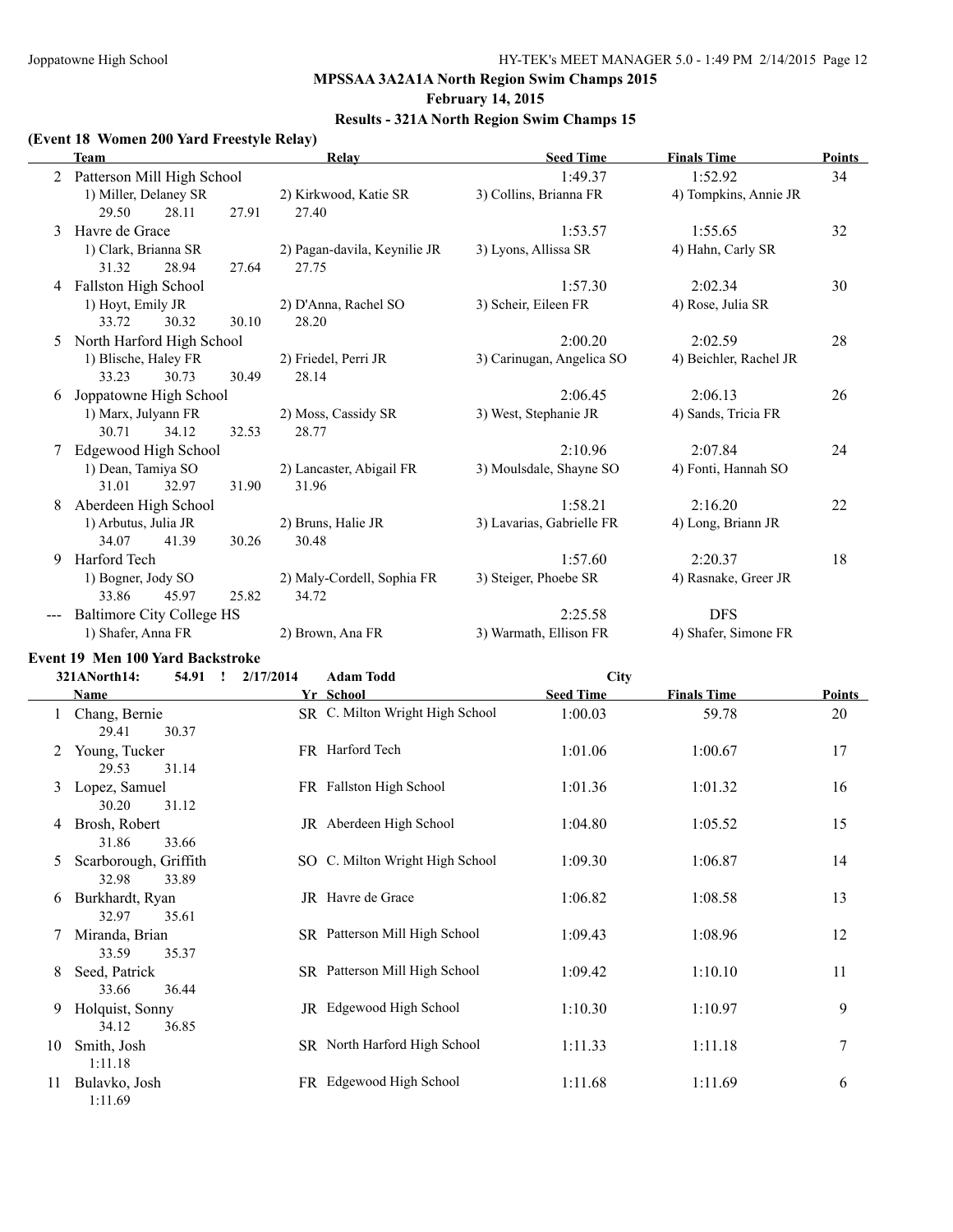#### **February 14, 2015**

### **Results - 321A North Region Swim Champs 15**

#### **(Event 19 Men 100 Yard Backstroke)**

|    | <b>Name</b>                        | Yr School                          | <b>Seed Time</b> | <b>Finals Time</b> | <b>Points</b>  |
|----|------------------------------------|------------------------------------|------------------|--------------------|----------------|
| 12 | Fairburn, Daniel<br>34.44<br>37.38 | SO North Harford High School       | 1:12.54          | 1:11.82            | 5              |
| 13 | Potts, Cameron<br>34.90<br>37.37   | Baltimore City College HS<br>JR    | 1:17.05          | 1:12.27            | $\overline{4}$ |
| 14 | Dillon, Michael<br>38.40<br>35.37  | <b>Fallston High School</b><br>SR. | 1:13.77          | 1:13.77            | 3              |
| 15 | Caron, Alexander<br>35.28<br>38.90 | <b>IR</b> Havre de Grace           | 1:11.27          | 1:14.18            | 2              |
| 16 | Ulbig, Nate<br>42.06<br>43.53      | Harford Tech<br>JR.                | 1:23.35          | 1:25.59            |                |
| 17 | Rodriguez, Kevin<br>1:28.21        | Aberdeen High School<br>SO.        | 1:24.57          | 1:28.21            |                |

#### **Event 20 Women 100 Yard Backstroke**

|    | 321ANorth14:                   | 1:03.51<br>$\mathbf{I}$ | 2/16/2013 | <b>Madison Brown</b>            | <b>FAL</b>       |                    |                  |
|----|--------------------------------|-------------------------|-----------|---------------------------------|------------------|--------------------|------------------|
|    | Name                           |                         |           | Yr School                       | <b>Seed Time</b> | <b>Finals Time</b> | <b>Points</b>    |
|    | 1 Young, Hillary<br>30.94      | 32.79                   |           | JR North Harford High School    | 1:04.45          | 1:03.73            | 20               |
|    | 2 Lyons, Allissa<br>32.63      | 34.58                   |           | SR Havre de Grace               | 1:06.67          | 1:07.21            | 17               |
| 3  | Abshire, Erika<br>32.78        | 35.14                   |           | SR C. Milton Wright High School | 1:06.79          | 1:07.92            | 16               |
| 4  | Carestia, Alyssa<br>33.62      | 35.12                   |           | JR Harford Tech                 | 1:08.45          | 1:08.74            | 15               |
| 5  | Jump, Becky<br>33.53           | 36.05                   |           | SR North Harford High School    | 1:07.83          | 1:09.58            | 14               |
|    | 6 Lavarias, Gabrielle<br>35.15 | 36.45                   |           | FR Aberdeen High School         | 1:12.43          | 1:11.60            | 13               |
| 7  | Miller, Madelyn<br>34.82       | 36.89                   |           | JR Edgewood High School         | 1:11.90          | 1:11.71            | 12               |
| 8  | Shafer, Simone<br>35.13        | 37.18                   |           | FR Baltimore City College HS    | 1:12.68          | 1:12.31            | 11               |
| 9  | Kirkwood, Katie<br>36.30       | 39.86                   |           | SR Patterson Mill High School   | 1:15.32          | 1:16.16            | 9                |
| 10 | Ikemoto, June                  |                         |           | FR Patterson Mill High School   | 1:16.87          | 1:17.50            | $\boldsymbol{7}$ |
| 11 | Rossman, Emma<br>39.77         | 39.99                   |           | FR Fallston High School         | 1:15.83          | 1:19.76            | 6                |
|    | 12 Hoffman, Erin<br>38.90      | 43.70                   |           | SO Fallston High School         | 1:20.46          | 1:22.60            | 5                |
| 13 | Thrush, Olivia<br>41.07        | 41.61                   |           | FR C. Milton Wright High School | 1:24.55          | 1:22.68            | 4                |
|    | 14 Perdomo, Lexi<br>41.27      | 41.69                   |           | JR Edgewood High School         | 1:21.04          | 1:22.96            | $\mathfrak{Z}$   |
|    | 15 Brown, Ana<br>43.57         | 47.00                   |           | FR Baltimore City College HS    | 1:33.12          | 1:30.57            | $\overline{c}$   |
| 16 | Johnson, Jaciariea<br>59.70    | 1:08.50                 |           | Douglass High School            | 2:03.66          | 2:08.20            | $\mathbf{1}$     |
| 17 | Hall, Jadiza<br>1:08.69        | 1:22.16                 |           | Douglass High School            | 2:50.81          | 2:30.85            |                  |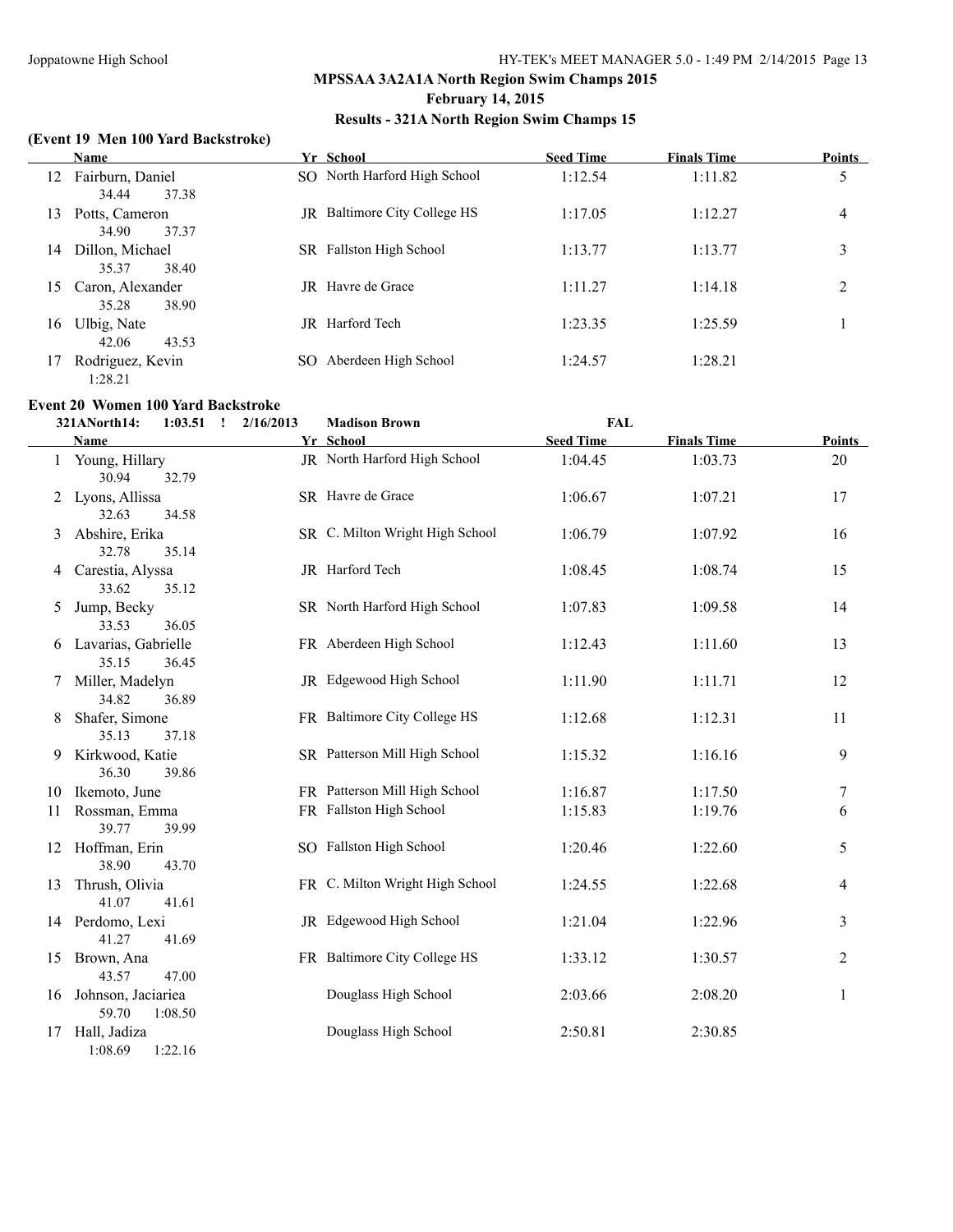#### **February 14, 2015**

#### **Results - 321A North Region Swim Champs 15**

#### **Event 21 Men 100 Yard Breaststroke**

|    | $1:03.52$ !<br>321ANorth14:              | 2/18/2012 | <b>Kyle Paxton</b>              |                  |                    |        |
|----|------------------------------------------|-----------|---------------------------------|------------------|--------------------|--------|
|    | <b>Name</b>                              |           | Yr School                       | <b>Seed Time</b> | <b>Finals Time</b> | Points |
|    | 1 Carestia, Justin<br>30.10<br>33.63     |           | SR Harford Tech                 | 1:03.66          | 1:03.73            | 20     |
| 2  | Treusdell, Matthew<br>31.15<br>35.07     |           | JR C. Milton Wright High School | 1:06.73          | 1:06.22            | 17     |
|    | 3 Kosar, Tyler<br>31.81<br>34.75         |           | FR C. Milton Wright High School | 1:07.55          | 1:06.56            | 16     |
|    | 4 Russell, Kyle<br>32.59<br>36.71        |           | SO North Harford High School    | 1:09.14          | 1:09.30            | 15     |
|    | 5 Link, Stephen<br>32.80<br>37.57        |           | SR Havre de Grace               | 1:10.60          | 1:10.37            | 14     |
| 6  | Clem, Gracen<br>33.17<br>38.21           |           | SR Harford Tech                 | 1:11.16          | 1:11.38            | 13     |
|    | 7 Czajkowski, Daniel<br>34.30<br>38.45   |           | JR Patterson Mill High School   | 1:16.55          | 1:12.75            | 12     |
| 8  | Lagan, Sean<br>34.96<br>39.34            |           | SO Fallston High School         | 1:13.92          | 1:14.30            | 11     |
| 9  | Nguyen, Will<br>36.47<br>39.36           |           | SO Patterson Mill High School   | 1:14.84          | 1:15.83            | 9      |
| 10 | Wilson, Zachary<br>36.66<br>40.15        |           | JR Havre de Grace               | 1:16.60          | 1:16.81            | 7      |
| 11 | Johnson, Tim<br>36.22<br>41.07           |           | JR Edgewood High School         | 1:17.92          | 1:17.29            | 6      |
|    | 12 Schmidt, Ryan<br>35.82<br>42.97       |           | SR Joppatowne High School       | 1:17.27          | 1:18.79            | 5      |
|    | 13 Bear, Logan<br>38.39<br>43.16         |           | FR Edgewood High School         | 1:22.07          | 1:21.55            | 4      |
|    | 14 Richardson, Patrick<br>38.57<br>44.51 |           | SR Aberdeen High School         | 1:24.30          | 1:23.08            | 3      |
|    | 15 Harmon, Patrick<br>39.07<br>44.31     |           | FR Fallston High School         | 1:25.10          | 1:23.38            | 2      |
| 16 | Clark, Duncan<br>40.96<br>48.59          |           | JR North Harford High School    | 1:28.09          | 1:29.55            | 1      |
|    | Gao, Tommy<br>55.49<br>50.79             |           | FR Aberdeen High School         | 1:46.54          | DQ                 |        |

#### **Event 22 Women 100 Yard Breaststroke**

|   | 321ANorth14:<br>1:07.18               | 2/16/2013<br>$\mathbf{I}$ | Lauren O'Mara                   | <b>CMW</b>       |                    |               |
|---|---------------------------------------|---------------------------|---------------------------------|------------------|--------------------|---------------|
|   | <b>Name</b>                           |                           | Yr School                       | <b>Seed Time</b> | <b>Finals Time</b> | <b>Points</b> |
|   | O'Mara, Lauren<br>35.96<br>32.94      |                           | SR C. Milton Wright High School | 1:09.80          | 1:08.90            | 20            |
|   | 2 O'Mara, Julia<br>33.43<br>36.72     |                           | SR C. Milton Wright High School | 1:09.93          | 1:10.15            | 17            |
|   | 3 Culbertson, Megan<br>37.44<br>41.56 | JR                        | Harford Tech                    | 1:17.98          | 1:19.00            | 16            |
| 4 | Miller, Delaney<br>37.42<br>42.68     |                           | SR Patterson Mill High School   | 1:18.20          | 1:20.10            | 15            |
| 5 | Clark, Brianna<br>38.78<br>42.76      | SR.                       | Havre de Grace                  | 1:21.77          | 1:21.54            | 14            |
| 6 | Collins, Brianna<br>38.61<br>44.05    | FR.                       | Patterson Mill High School      | 1:22.80          | 1:22.66            | 13            |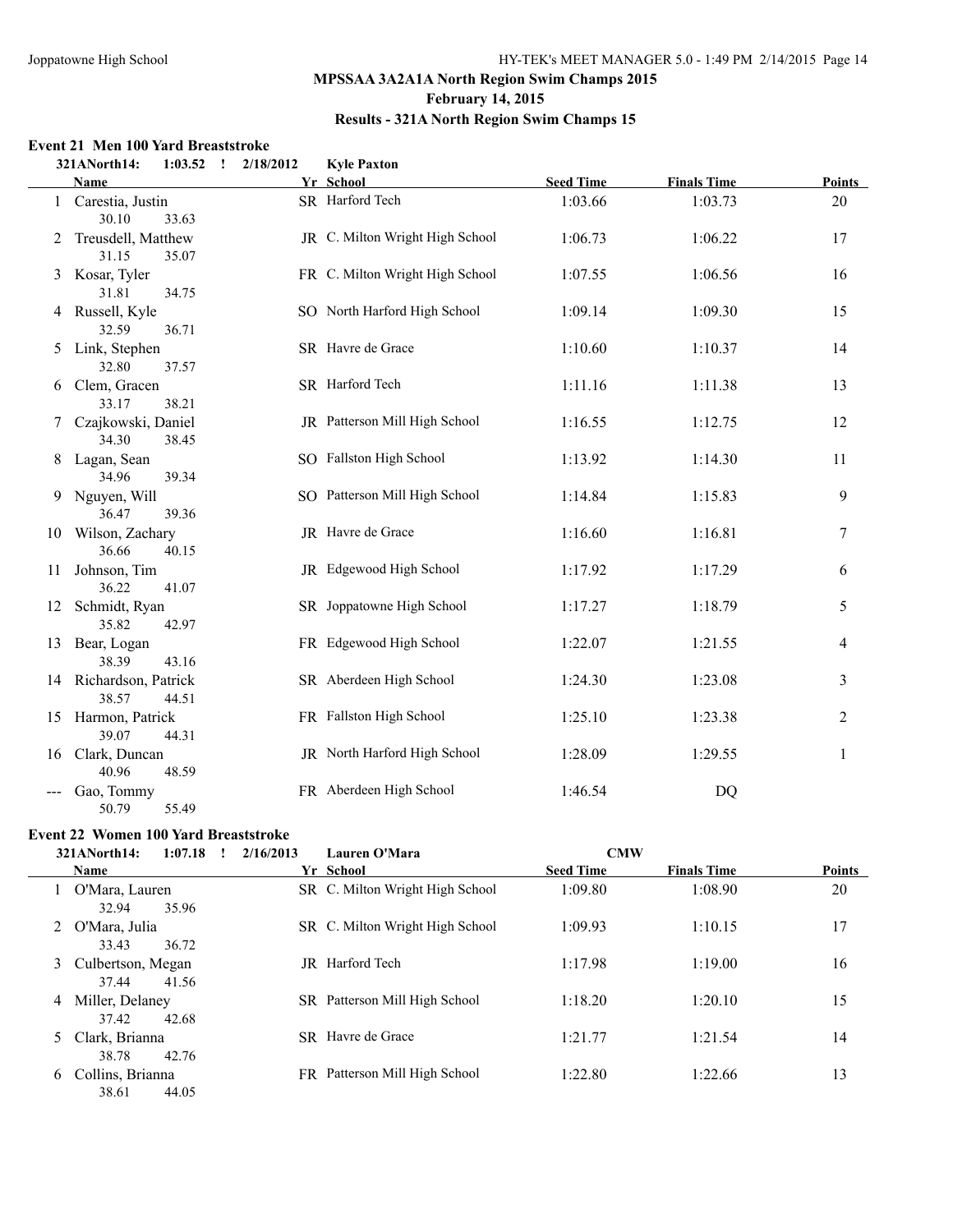#### **February 14, 2015**

#### **Results - 321A North Region Swim Champs 15**

#### **(Event 22 Women 100 Yard Breaststroke)**

|    | <b>Name</b>                                             | Yr School                    | <b>Seed Time</b> | <b>Finals Time</b> | <b>Points</b> |
|----|---------------------------------------------------------|------------------------------|------------------|--------------------|---------------|
|    | Butz, Catherine                                         | JR Havre de Grace            | 1:22.69          | 1:23.02            | 12            |
| 8  | 43.22<br>39.80<br>Massetti, Elizabeth<br>46.32<br>39.50 | SO Fallston High School      | 1:24.50          | 1:25.82            | 11            |
| 9  | Paradis, Rebekah<br>40.44<br>46.53                      | JR Fallston High School      | 1:26.62          | 1:26.97            | 9             |
| 10 | Beichler, Rachel<br>40.88<br>47.84                      | JR North Harford High School | 1:28.21          | 1:28.72            | 7             |
| 11 | West, Stephanie<br>47.76<br>43.73                       | JR Joppatowne High School    | 1:30.38          | 1:31.49            | 6             |
| 12 | Dean, Tamiya<br>42.47<br>49.71                          | SO Edgewood High School      | 1:33.29          | 1:32.18            | 5             |
| 13 | Maly-Cordell, Sophia<br>49.45<br>42.93                  | FR Harford Tech              | 1:32.80          | 1:32.38            | 4             |
| 14 | Lancaster, Abigail<br>45.50<br>49.73                    | FR Edgewood High School      | 1:41.67          | 1:35.23            | 3             |
| 15 | Carinugan, Angelica<br>50.98<br>44.70                   | SO North Harford High School | 1:33.18          | 1:35.68            | 2             |

# **Event 23 Men 400 Yard Freestyle Relay**<br>321ANorth14: 3:30.85 ! 2/18/2012

#### **321ANorth14: 3:30.85 ! 2/18/2012 C. Milton Wright High School**

#### **K Paxton, B Chang, I Kearney, D Slotnick**

|    | <b>Team</b>          |                              |       |                         | Relay |         |                     | <b>Seed Time</b>            | <b>Finals Time</b>     | Points |
|----|----------------------|------------------------------|-------|-------------------------|-------|---------|---------------------|-----------------------------|------------------------|--------|
|    |                      | Patterson Mill High School   |       |                         |       |         |                     | 3:39.51                     | 3:38.83                | 40     |
|    |                      | 1) Holloway, Noah JR         |       | 2) Shane, Chad FR       |       |         |                     | 3) Holloway, Luke SO        | 4) Mahoney, Brendan SR |        |
|    | 27.36                | 55.53                        | 16.10 | 55.16                   | 25.65 | 53.19   | 25.83               | 54.95                       |                        |        |
| 2  |                      | C. Milton Wright High School |       |                         |       |         |                     | 3:38.23                     | 3:43.51                | 34     |
|    |                      | 1) Chang, Bernie SR          |       | 2) Musante, Charles SO  |       |         |                     | 3) Scarborough, Griffith SO | 4) Kosar, Tyler FR     |        |
|    | 27.24                | 55.55                        | 26.35 | 56.83                   | 26.42 | 54.99   | 26.48               | 56.14                       |                        |        |
| 3  | Fallston High School |                              |       |                         |       |         |                     | 3:52.62                     | 3:50.28                | 32     |
|    |                      | 1) Lopez, Samuel FR          |       | 2) Dillon, Michael SR   |       |         |                     | 3) Sumilang, Zachary JR     | 4) Heil, Dylan JR      |        |
|    | 27.44                | 57.23                        | 28.25 | 1:00.13                 | 28.87 | 1:01.24 | 24.98               | 51.68                       |                        |        |
|    |                      | 4 North Harford High School  |       |                         |       |         |                     | 3:53.71                     | 3:50.40                | 30     |
|    | 1) Smith, Josh SR    |                              |       | 2) Reeves, Chase SR     |       |         | 3) Johnson, Luke SR |                             | 4) Russell, Kyle SO    |        |
|    | 28.87                | 1:00.79                      | 29.86 | 1:01.76                 | 25.44 | 53.99   | 25.69               | 53.86                       |                        |        |
| 5. | Havre de Grace       |                              |       |                         |       |         |                     | 4:02.64                     | 3:54.20                | 28     |
|    |                      | 1) Wilson, Zachary JR        |       | 2) Caron, Alexander JR  |       |         |                     | 3) Bringardner, Robert SR   | 4) Pippin, Nicholas SR |        |
|    | 29.09                | 1:00.71                      | 28.24 | 59.72                   | 26.69 | 57.87   | 26.36               | 55.90                       |                        |        |
| 6  |                      | Aberdeen High School         |       |                         |       |         |                     | 4:00.84                     | 3:59.37                | 26     |
|    | 1) Sheu, Peter SR    |                              |       | 2) Cullinan, Dan JR     |       |         | 3) Pappas, Will FR  |                             | 4) Brosh, Robert JR    |        |
|    | 28.73                | 59.97                        | 28.18 | 1:01.21                 | 29.20 | 1:01.73 | 26.81               | 56.46                       |                        |        |
| 7  |                      | Edgewood High School         |       |                         |       |         |                     | 4:03.35                     | 4:03.72                | 24     |
|    |                      | 1) McPhee, Logan FR          |       | 2) Johnson, Tim JR      |       |         | 3) Bulavko, Josh FR |                             | 4) Coleman, Max JR     |        |
|    | 29.41                | 1:04.66                      | 28.16 | 59.00                   | 28.76 | 1:01.45 | 27.48               | 58.61                       |                        |        |
| 8  |                      | Joppatowne High School       |       |                         |       |         |                     | 3:53.10                     | 4:05.05                | 22     |
|    |                      | 1) Kocsan, Austin SR         |       | 2) Hamilton, Kenneth SR |       |         | 3) Schmidt, Ryan SR |                             | 4) Marx, Dale I SR     |        |
|    | 28.49                | 1:02.20                      | 28.98 | 1:02.24                 | 30.01 | 1:04.17 | 25.37               | 56.44                       |                        |        |
| 9  | Harford Tech         |                              |       |                         |       |         |                     | 3:44.88                     | 4:11.18                | 18     |
|    | 1) Ruff, Henry SR    |                              |       | 2) Kuzemchak, Blake FR  |       |         |                     | 3) Schappell, Justin SR     | 4) Krouse, Luke SO     |        |
|    | 28.91                | 1:01.82                      | 29.96 | 1:04.66                 | 29.22 | 1:03.11 | 28.86               | 1:01.59                     |                        |        |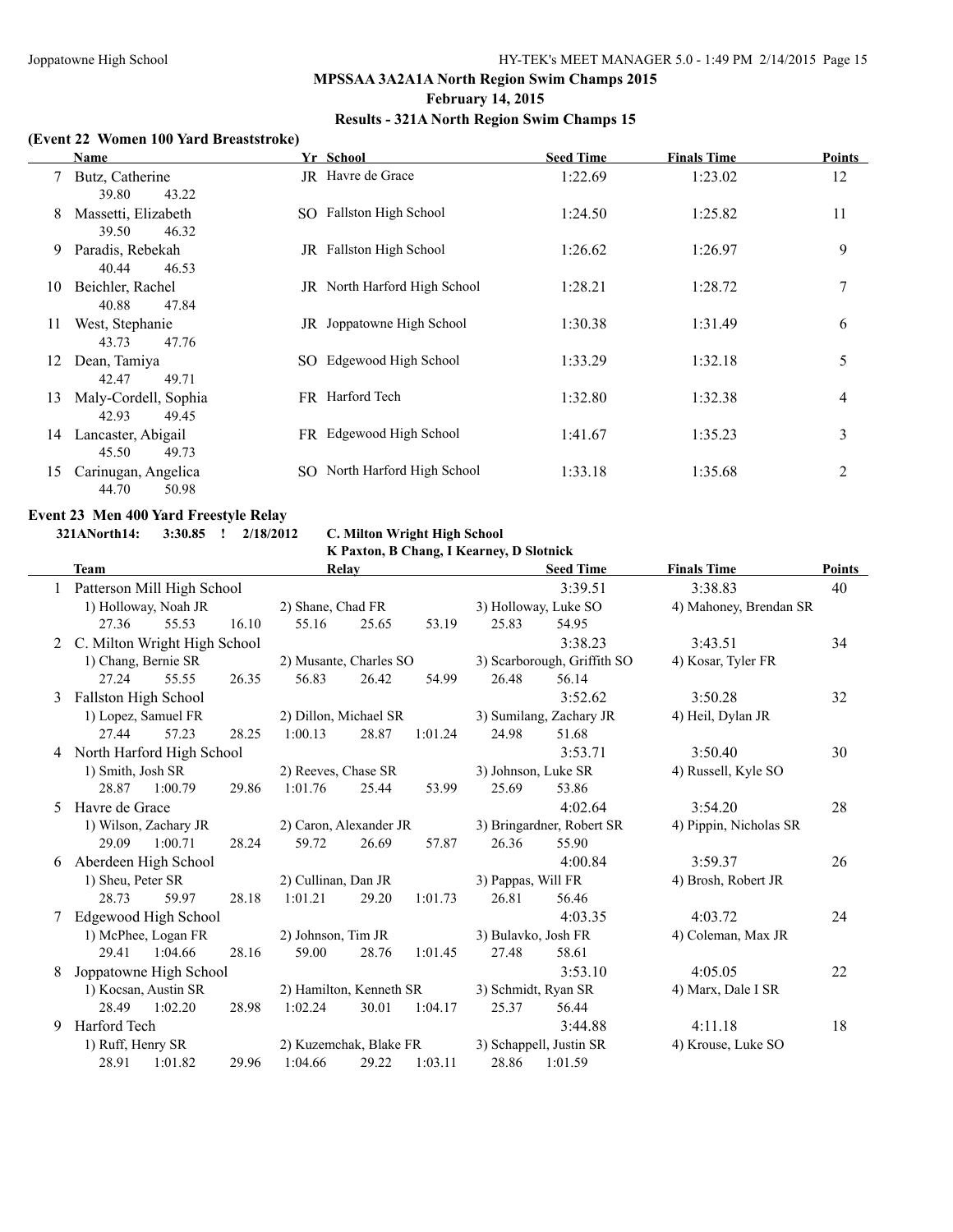#### **February 14, 2015**

#### **Results - 321A North Region Swim Champs 15**

**Event 24 Women 400 Yard Freestyle Relay 321ANorth14: 3:51.96 ! 2/18/2012 C. Milton Wright High School K Gallagher, D King, L O'Mara, R Flint Team Relay Seed Time Finals Time Points** 1 North Harford High School 4:07.15 4:06.27 40 1) Fannin, Sarah SR 2) Drumm, Erin SO 3) Jump, Becky SR 4) Young, Hillary JR 29.54 1:05.25 29.74 1:03.22 28.94 1:03.02 25.03 54.78 2 Aberdeen High School 4:14.23 4:08.79 34 1) Lavarias, Gabrielle FR 2) Smith, Sierra FR 3) MacDonald, Kaeli FR 4) Drumm, Lauren SR 31.65 1:05.66 30.92 1:05.66 28.59 1:00.43 27.37 57.04 3 Harford Tech 4:18.72 4:16.34 32 1) Rasnake, Greer JR 2) Carestia, Alyssa JR 3) Culbertson, Megan JR 4) Casalena, Taylor JR 34.07 1:12.31 29.32 1:02.07 29.01 1:01.49 28.12 1:00.47 4 Patterson Mill High School 4:17.88 4:22.18 30 1) Snyder, Lily FR 2) Hydress, Mackenzie JR 3) Dunnigan, Erin SR 4) Baltimore, Grace SO 31.18 1:05.88 30.82 1:06.23 31.79 1:07.73 29.54 1:02.34 5 C. Milton Wright High School 3:59.83 4:24.92 28 31.10 1:05.01 34.00 1:11.41 30.94 1:05.67 29.56 1:02.83

|   | 1) Cowan, Sarah SO   |                         |       | 2) Thrush, Olivia FR      |       |         | 3) Hanson, Laila FR |                              | 4) Carter, Jill SR    |    |
|---|----------------------|-------------------------|-------|---------------------------|-------|---------|---------------------|------------------------------|-----------------------|----|
|   | 31.10                | 1:05.01                 | 34.00 | 1:11.41                   | 30.94 | 1:05.67 | 29.56               | 1:02.83                      |                       |    |
| 6 | Havre de Grace       |                         |       |                           |       |         |                     | 4:18.69                      | 4:28.42               | 26 |
|   |                      | 1) Burkhardt, Ashley SO |       | 2) Frick, Sarah JR        |       |         |                     | 3) Pagan-davila, Keynilie JR | 4) Hahn, Carly SR     |    |
|   | 32.27                | 1:06.39                 | 31.67 | 1:09.24                   | 30.60 | 1:05.85 | 31.66               | 1:06.94                      |                       |    |
|   | Fallston High School |                         |       |                           |       |         |                     | 4:33.27                      | 4:33.52               | 24 |
|   |                      | 1) McClelland, Erin SO  |       | 2) Massetti, Elizabeth SO |       |         |                     | 3) Carver, Madison FR        | 4) Hoyt, Emily JR     |    |
|   | 32.48                | 1:08.90                 | 32.77 | 1:10.64                   | 32.92 | 1:09.66 | 30.16               | 1:04.32                      |                       |    |
| 8 |                      | Edgewood High School    |       |                           |       |         |                     | 4:39.89                      | 4:35.78               | 22 |
|   |                      | 1) Perdomo, Lexi JR     |       | 2) Quinn, Abigail SO      |       |         |                     | 3) Moulsdale, Shayne SO      | 4) Miller, Madelyn JR |    |
|   | 33.53                | 1:09.23                 | 32.98 | 1:11.22                   | 32.31 | 1:09.34 | 30.94               | 1:05.99                      |                       |    |
|   |                      | Joppatowne High School  |       |                           |       |         |                     | 4:45.80                      | DO                    |    |
|   |                      | 1) Marx, Julyann FR     |       | 2) Moss, Cassidy SR       |       |         |                     | 3) West, Stephanie JR        | 4) Sands, Tricia FR   |    |
|   | 31.45                | 1:06.66                 | 34.46 | 1:15.29                   | 37.13 | 1:19.90 | 30.33               | 1:05.08                      |                       |    |

#### **Combined Team Scores**

#### Combined Team Scores - Through Event 24

| 1. C. Milton Wright High School | 690 | 2. Patterson Mill High School | 561 |
|---------------------------------|-----|-------------------------------|-----|
| 3. North Harford High School    | 480 | 4. Harford Tech               | 438 |
| 5. Fallston High School         | 434 | 6. Havre de Grace             | 412 |
| 7. Aberdeen High School         | 345 | 8. Edgewood High School       | 289 |
| 9. Joppatowne High School       | 175 | 10. Baltimore City College HS | 67  |
| 11. Carver Vo Tech              | 50  | 12. Douglass High School      | 21  |

#### **Scores - Women**

|                                 | Women - Team Rankings - Through Event 24 |                               |     |
|---------------------------------|------------------------------------------|-------------------------------|-----|
| 1. C. Milton Wright High School | 319                                      | 2. Patterson Mill High School | 272 |
| 3. North Harford High School    | 259                                      | 4. Fallston High School       | 233 |
| 5. Havre de Grace               | 224                                      | 6. Aberdeen High School       | 201 |
| 6. Harford Tech                 | 201                                      | 8. Edgewood High School       | 124 |
| 9. Joppatowne High School       | 85                                       | 10. Baltimore City College HS | 63  |
| 11. Douglass High School        |                                          |                               |     |